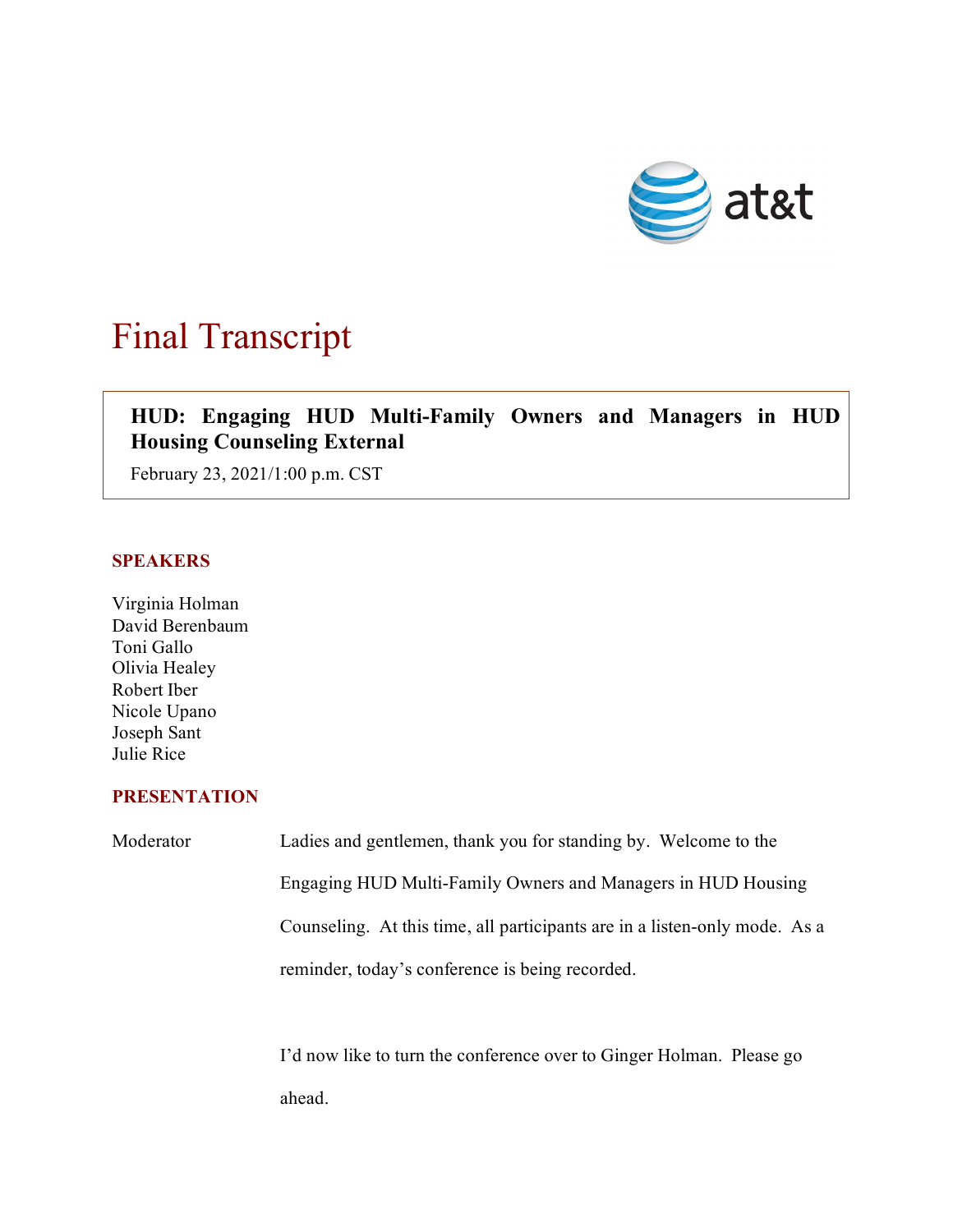Virginia Thank you very much. Welcome to today's very important webinar. We're engaging, as it says, multi-family owners and managers, a group that we have not reached out to as often as we would like, and we want to inform you about the housing counseling program and what our counselors can do.

> Before I turn it over to our speakers, I would like to go over some logistics with you. As the operator said, the audio is being recorded. The playback number along with the PowerPoint and a written transcript are going to be available in the webinar archives on HUD Exchange, and I'll post them in about a week. I did send out the handouts this morning to everyone who had registered. They're also available for download in the control panel. That's the panel on the right hand side of your screen. If you just click on the document name, it will start the download.

Your questions are really very important to us. A very easy way to do it is, again, on the control panel on the right hand side of your screen, there is a questions panel. If you'll just type in your question, we have staff who will be reviewing them. We will try to answer some during the webinar, but if not, we will make sure that they get answered. You can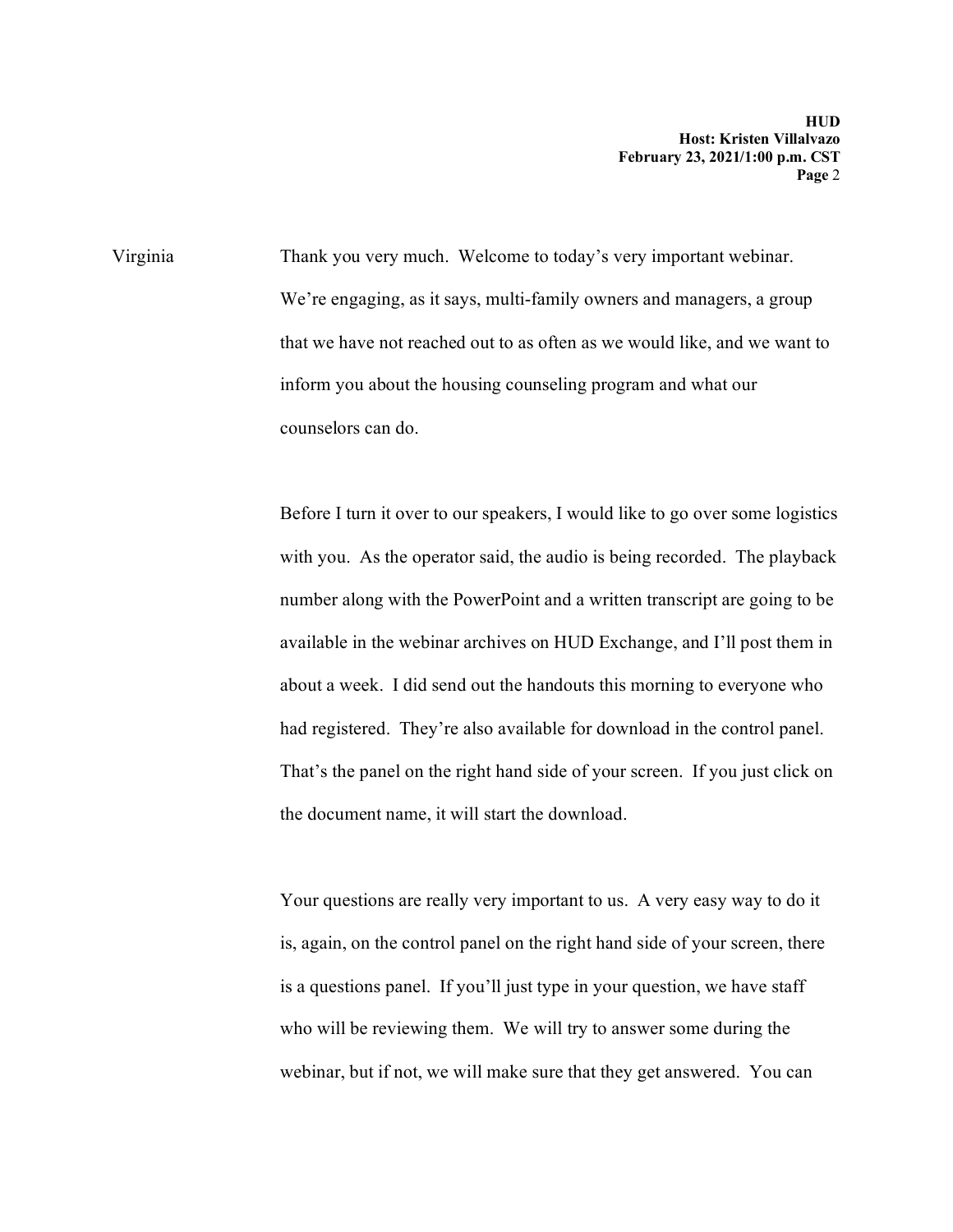also, after the webinar is over, send your questions and comments to hud.counseling@hud.gov, and just put the webinar topic in the subject line so we get it to the right person.

We may, depending on the time, open some lines for questions, but we have almost 500 people participating, so type in your questions. That really is the best way.

If you've logged onto the webinar, GoToWebinar will send you a certificate of training within 48 hours. You just need to print it out and save it for your records.

Again, all the materials are going to be posted in HUD Exchange in the webinar archives, and you'll be able to find them by date or topic. There's also a way that you can get credit for taking the webinar through the archives. You just select the webinar you want to look at, click Get Credit for This Training, and the system will take care of you.

Now, let me turn the conference over to David Berenbaum, the Deputy Assistant Secretary for the Office of Housing Counseling. David.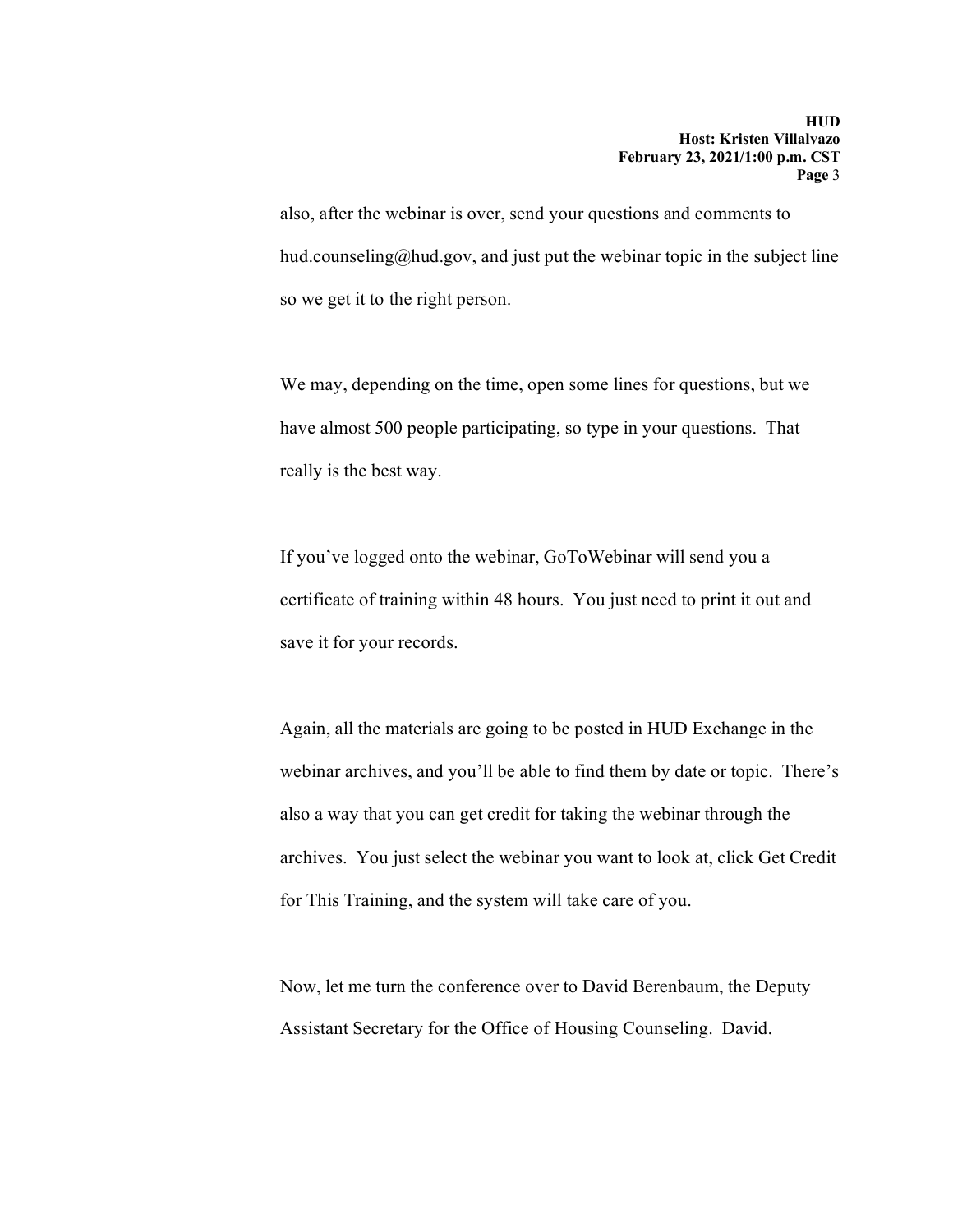David Thank you, Ginger, and to, everyone, thank you for joining us today. My name is David Berenbaum, and I'm the Deputy Assistant Secretary for Housing Counseling at the United States Department of Housing and Urban Development.

> I want to begin on a somber note at first. Obviously, the historic winter storms have left many Americans vulnerable, and our thoughts and prayers are with those who have been impacted by the severe winter weather and related service issues in Texas and other neighboring states.

Both HUD and FEMA have announced major disaster declarations in affected counties in the State of Texas, and their availability of services and information can be found both at HUD.gov as well as the FEMA website. Housing counseling organizations for our audience today, public housing disaster waivers, related insurance, information on housing providers, and other resources can be found on both websites.

Further, the financial impacts of the COVID-19 pandemic continue to affect the housing stability of the nation's individuals and families regardless of where they live. During these unprecedented times during the national emergency, HUD-approved housing counseling agencies and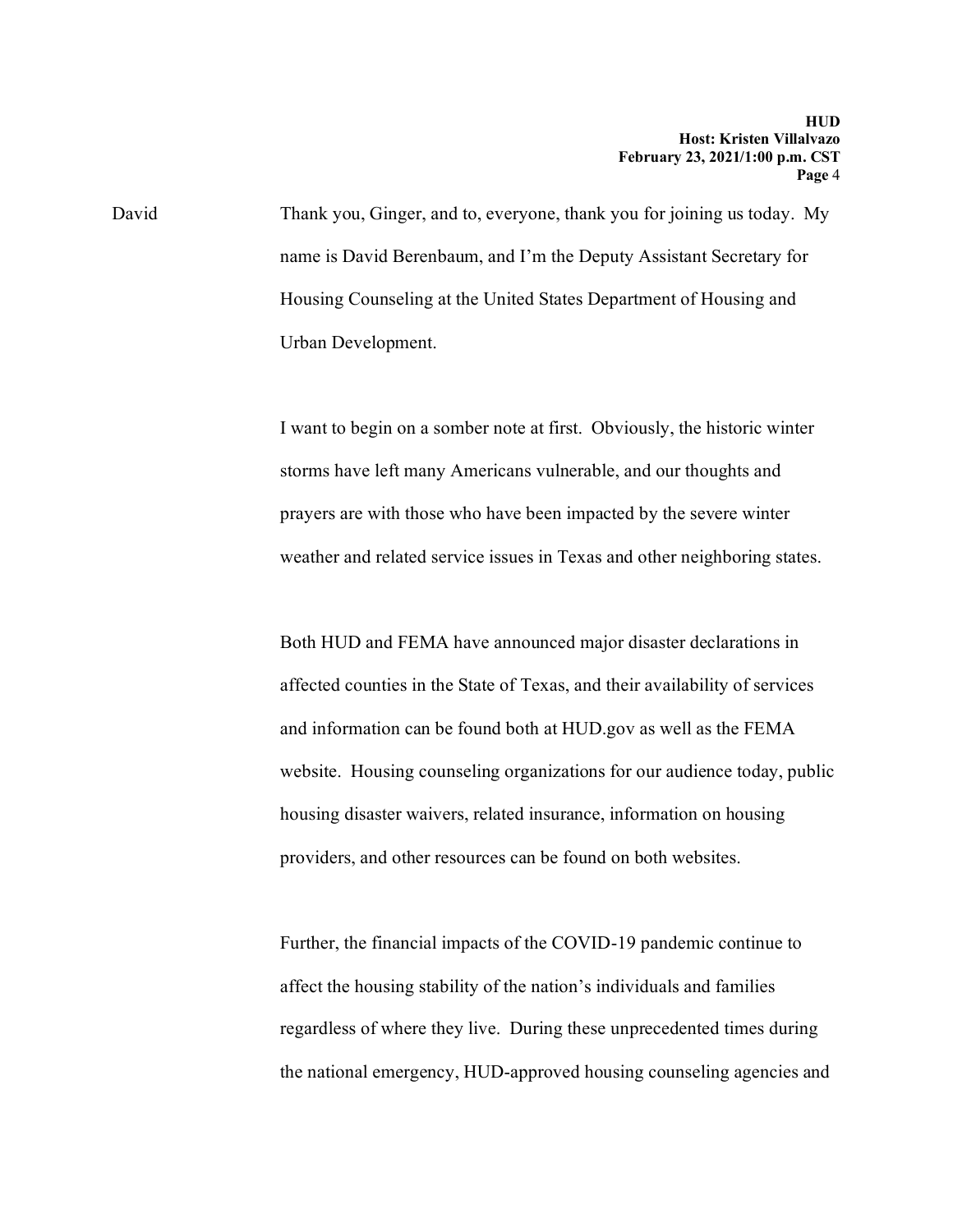the counselors they employ continue to play a critical role in helping struggling homeowners and apartment residents understand their options for immediate relief from the worries of both foreclosure and eviction.

Housing counseling agencies play a critical role in helping residents find rental assistance in their community, support their long-term financial goals, and to avoid eviction along with all of its negative consequences, working with our colleagues at HUD's Office of Multi-Family Housing, and you, our private and public sector partners, managers and owners alike.

We have a wonderful opportunity to leverage the role of housing counseling agencies nationwide to serve as a trusted advisor and provide housing counseling services to residents in multi-family properties funded by HUD's programs.

Among the subjects today that we'll cover, the topics include rent and utility assistance, financial counseling, landlord and resident responsibilities, and how residents can repair their credit, and more.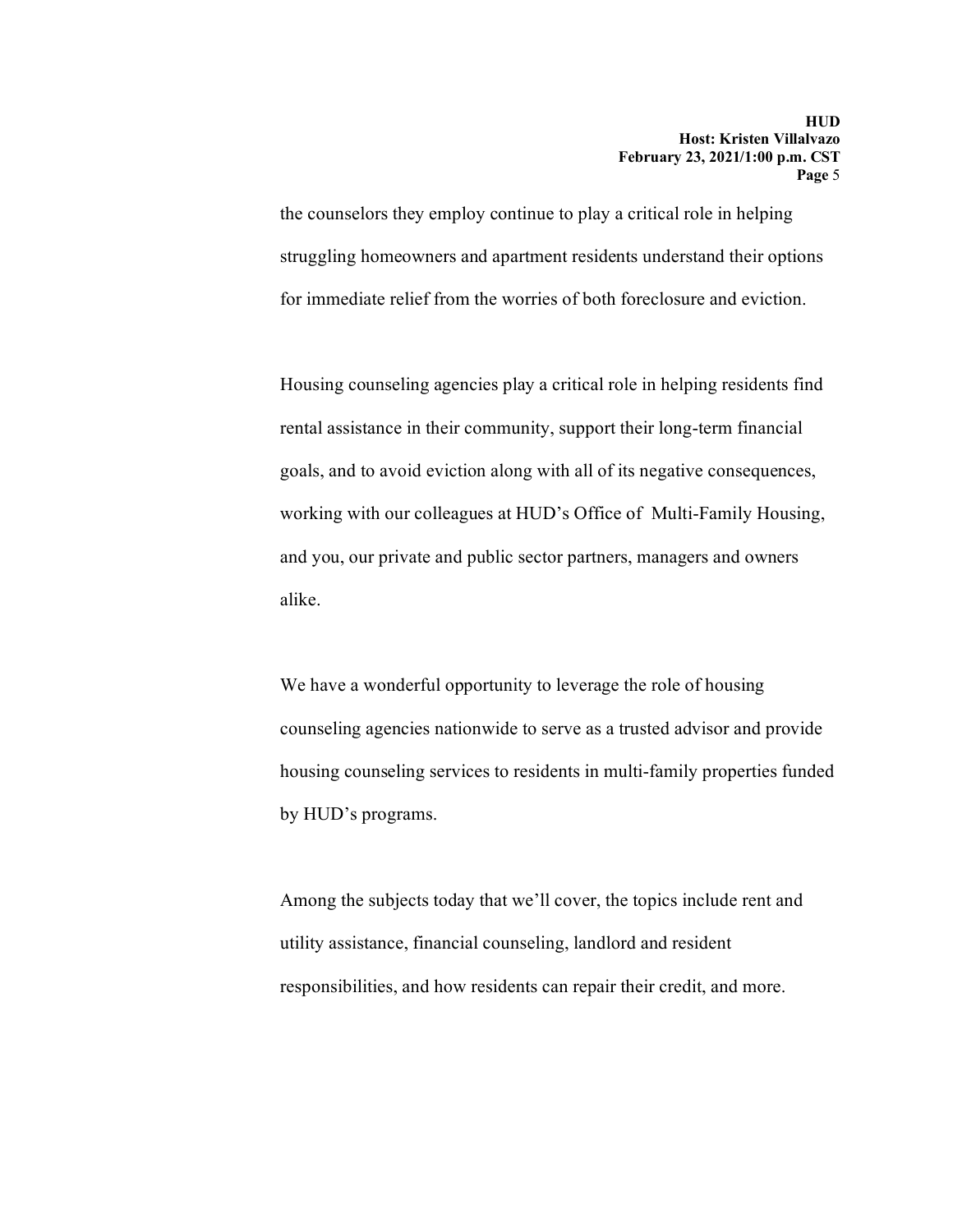Clearly, the COVID-19 pandemic has made the role of rental housing counseling even more important and underscored the need for apartment residents to have the same type of preparation and education as homeowners.

Along with our colleagues at HUD's Office of multi-family Housing, we are laser-focused on ensuring the availability of safe and affordable rental housing. Thank you for everything that you do to share in this vision.

It is now my pleasure to introduce our expert presenters for today. First, Robert Iber, who is a senior advisor with the Office of Multi-Family Housing at HUD. Then, our Community Compass partners including Olivia Healey, a community development researcher who will be our lead from her team on today's webinar. Toni Gallo, who manages a portfolio of technical assistance products for various HUD multi-family offices. Toni, herself, is also a former property manager.

Joseph Sant works for the Center for New York City Neighborhoods, and he'll lend his expertise in designing programs including landlord-specific initiatives. Nicole Upano, who serves as Director of Public Policy for the National Apartment Association. In this role, she leads the team within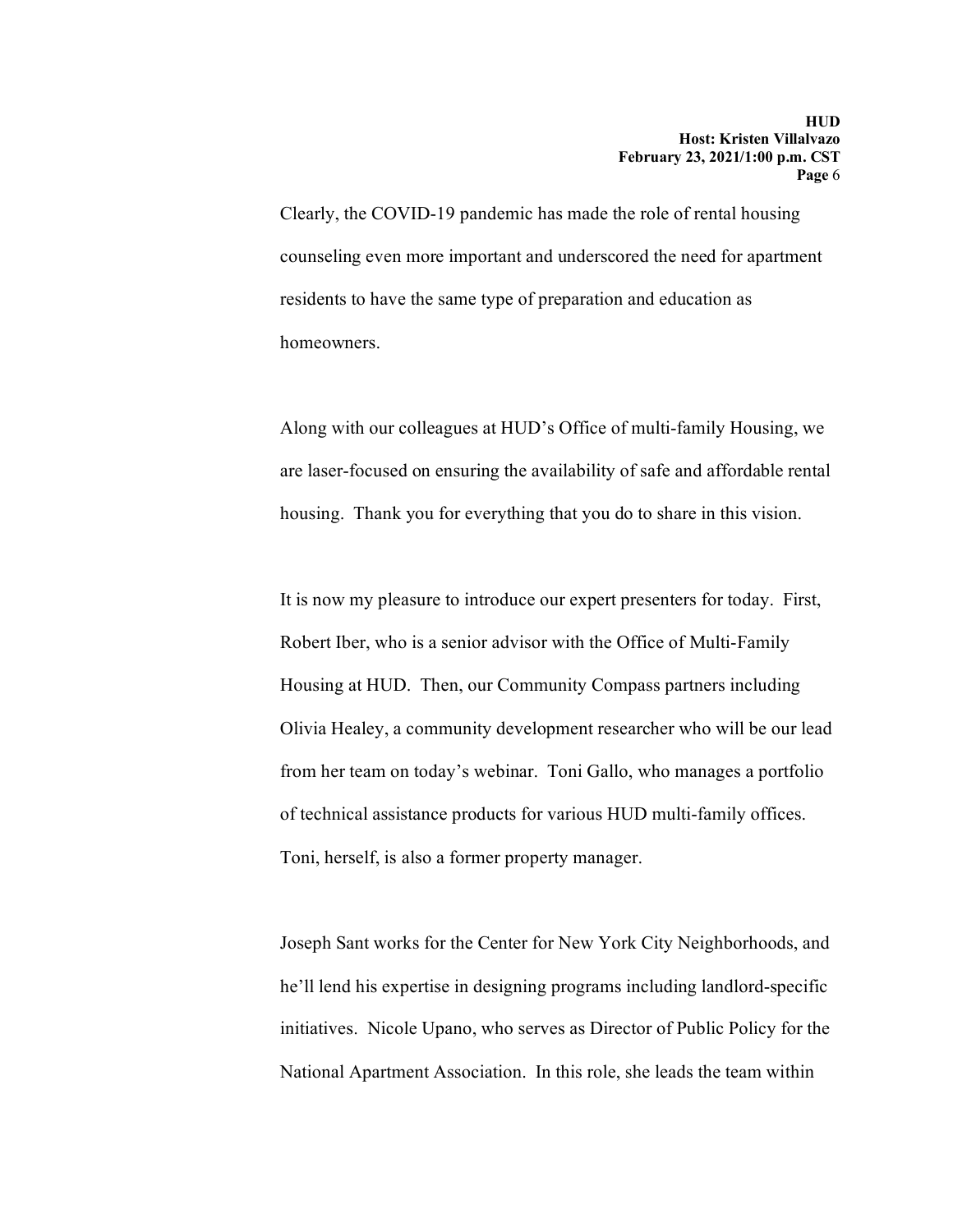NAA that conducts research and analysis on industry policy concerns and develops communications materials in support of the apartment industry's advocacy initiatives. Then, for Q&A, members of the Housing Counseling Office team, Julie Rice and Ginger Holman will lead the Q&A discussion.

Let's get started, and again, thanks for joining us today.

Tony Hi, everybody. My name is Toni Gallo, and I'm really happy to be with you this afternoon. The agenda that we have for you today is as follows. We'll speak about why housing counseling is an excellent resource for HUD's Office of Multi-Family Housing and specifically why owners of HUD-insured and/or assisted housing were invited.

> We'll discuss the types of services that housing counseling agencies can provide to your tenants and the depth and breadth of those services. We'll talk about how to locate housing counseling agencies in a particular area. We'll discuss this later in the presentation, but I'd like to make a plug for the housing counseling locater on the Housing Counseling site on the HUD Exchange which enables you to use a map, go to your state, and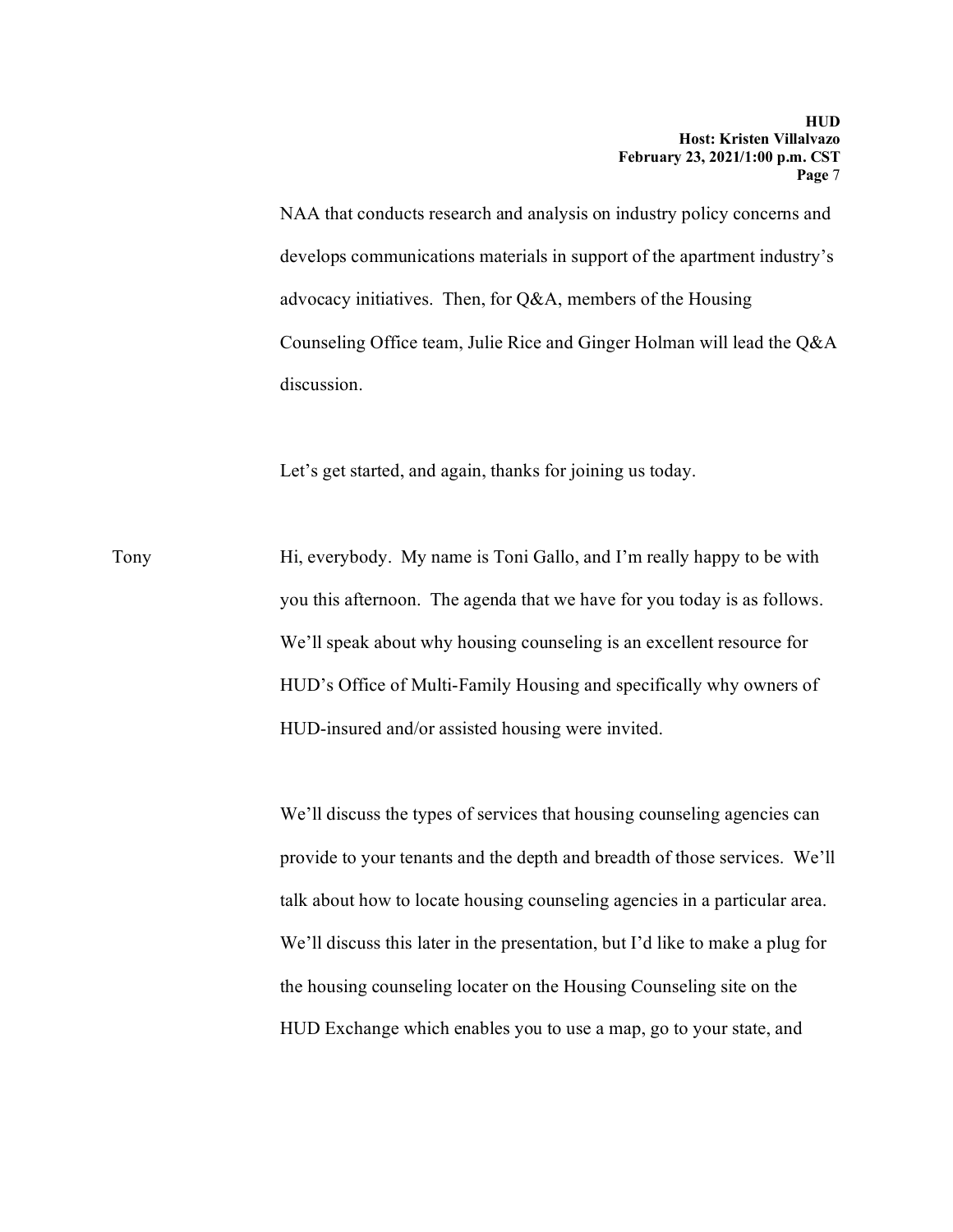obtain a list of HUD-approved housing counseling agencies by city or town.

There will be some time for HUD to answer some of your questions, and we'll get to as many of them as we can. Finally, we'll go through the resources available on the HUD Exchange about HUD-approved housing counseling agencies.

Next slide, please. So, what do we expect to learn from today's session? This session will help you understand why owners and managers of HUDinsured and/or assisted housing and HUD-certified housing counseling agencies can partner to assist each other in achieving their goals.

We want to use this session to ensure that you're aware that not only do housing counseling agencies provide assistance to potential and existing homeowners, they also provide a variety of services to renters as well to assist individuals and families to find and retain suitable, affordable rental homes. So, we'll discuss the many services that housing counselors provide.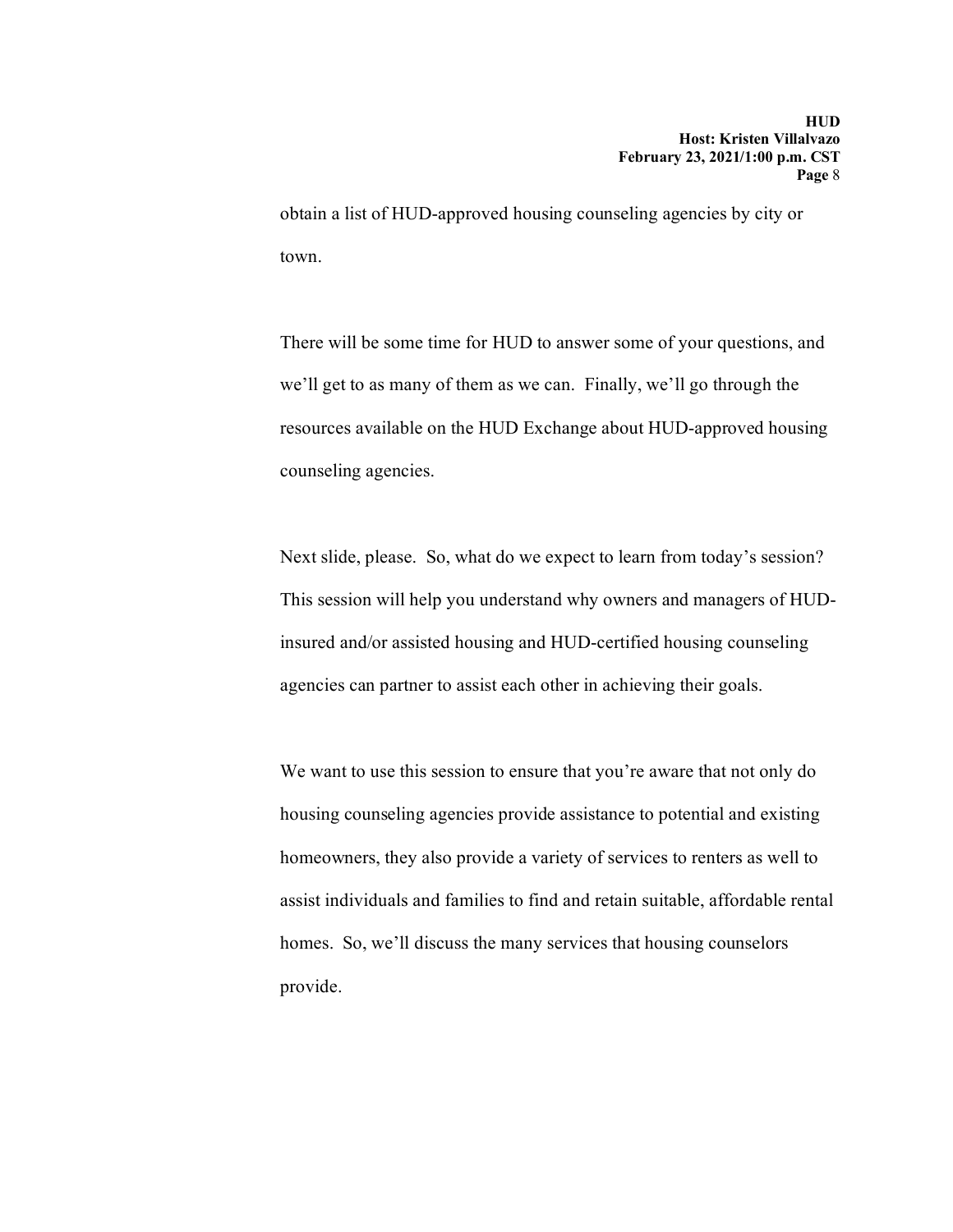This session will also point you in the direction of useful resources to which owners and managers can alert their residents which ultimately may help them remain in their homes.

Next slide, please. There are various types of landlords associated with HUD programs that are out there providing rental housing. Among them, but not limited to, are owners of properties with mortgages insured or assisted by HUD often in the form of project-based rental assistance. There's public housing, of course, and housing partially funded by grant funds such as Home or CDBG and more.

As an owner of affordable housing, what is important to you, and how can housing counseling services help? Well, first of all, there's a business case for understanding how housing counseling can assist your residents, notwithstanding the more altruistic reasons. You want to maintain a stable population of good residents. You want to minimize turnover from residents moving out on their own or through eviction.

Unit turnover always results in quite a bit of cost to get the unit ready for the next tenant including maintenance and sometimes even capital expenses. You generally have to do some marketing, and you generally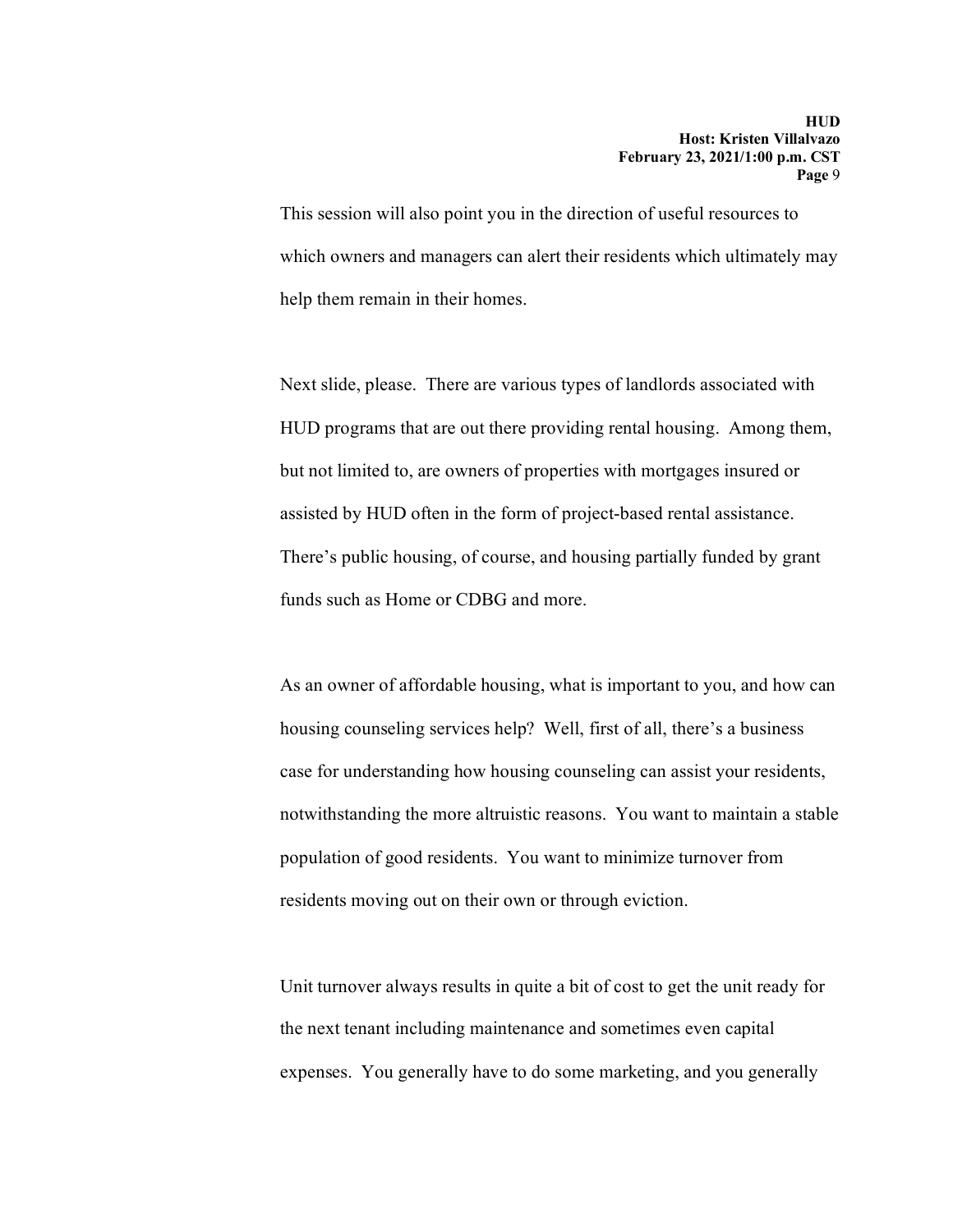will have some vacancy loss which you want to minimize. Of course, we all know that evictions can be very costly in terms of legal fees as well as time.

HUD-certified housing counselors are aware of resources that can assist residents to retain their homes by identifying emergency resources and through other means. Now, you don't necessarily have to liaise directly with housing counselors, but your site manager might refer residents who are concerned about their status as residents in your complex to housing counseling agenizes. It's a very good resource.

Housing counselors, if they're aware of your property or properties, can be a great source of referrals or free marketing. We'll talk more about these items later, but for now, I'd like to turn the presentation over to Olivia Healey who will introduce you to Mentimeter and ask you a few questions.

Olivia Thanks, Toni. Today for our presentation to make it slightly more interactive and be able to gain feedback from all of our attendees, we're going to use a polling software known as Mentimeter. The way you access Mentimeter is you're going to go to Menti.com. You can do it on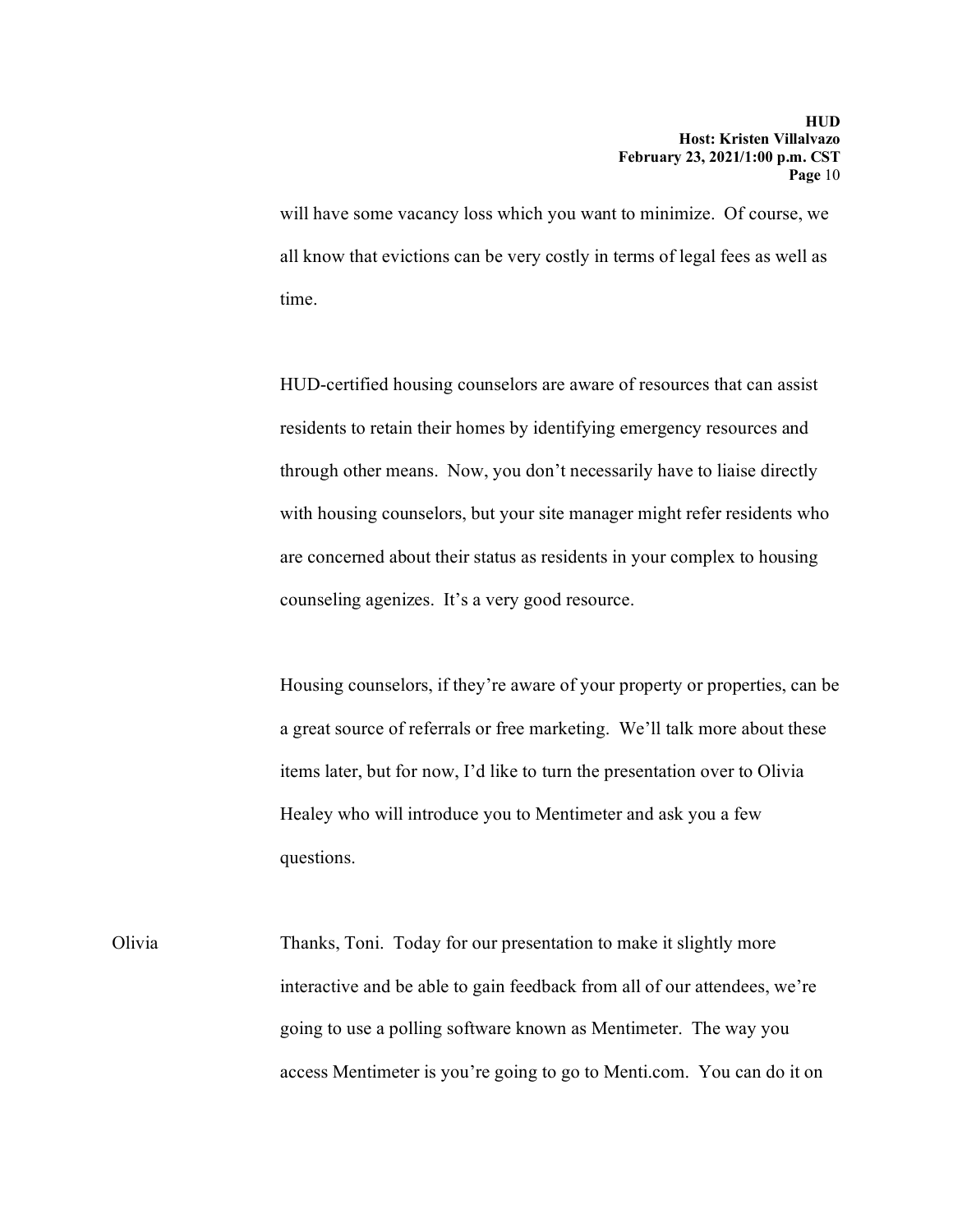your phone or just open another browser on your computer. Throughout our presentation, any time you see this icon in the bottom right corner, you'll know that a Mentimeter question is coming up.

As you open a new browser on your computer, you're going to type in Menti—and again, you can do it on your phone as well, Menti.com. You're going to type in the code 9174358 which is located at the top of this slide on my screen.

As you join, there's a heart icon that you'll click just to show us that you're there, and once we get a good amount of engagement we'll be able to move forward to our first question. If you're joining, and you're unable to see the code on the screen here, the code is 9174358.

We have about 110 of you joining us. I'll give this a couple more seconds, and then we'll transition into our first question. As we transition to the next question, if you join a little bit later, the code will still be at the top of the screen, so you'll be able to add it into the website.

The first question so we can get to know you a little bit better is, what is the size of your portfolio? You'll have three options on your screen to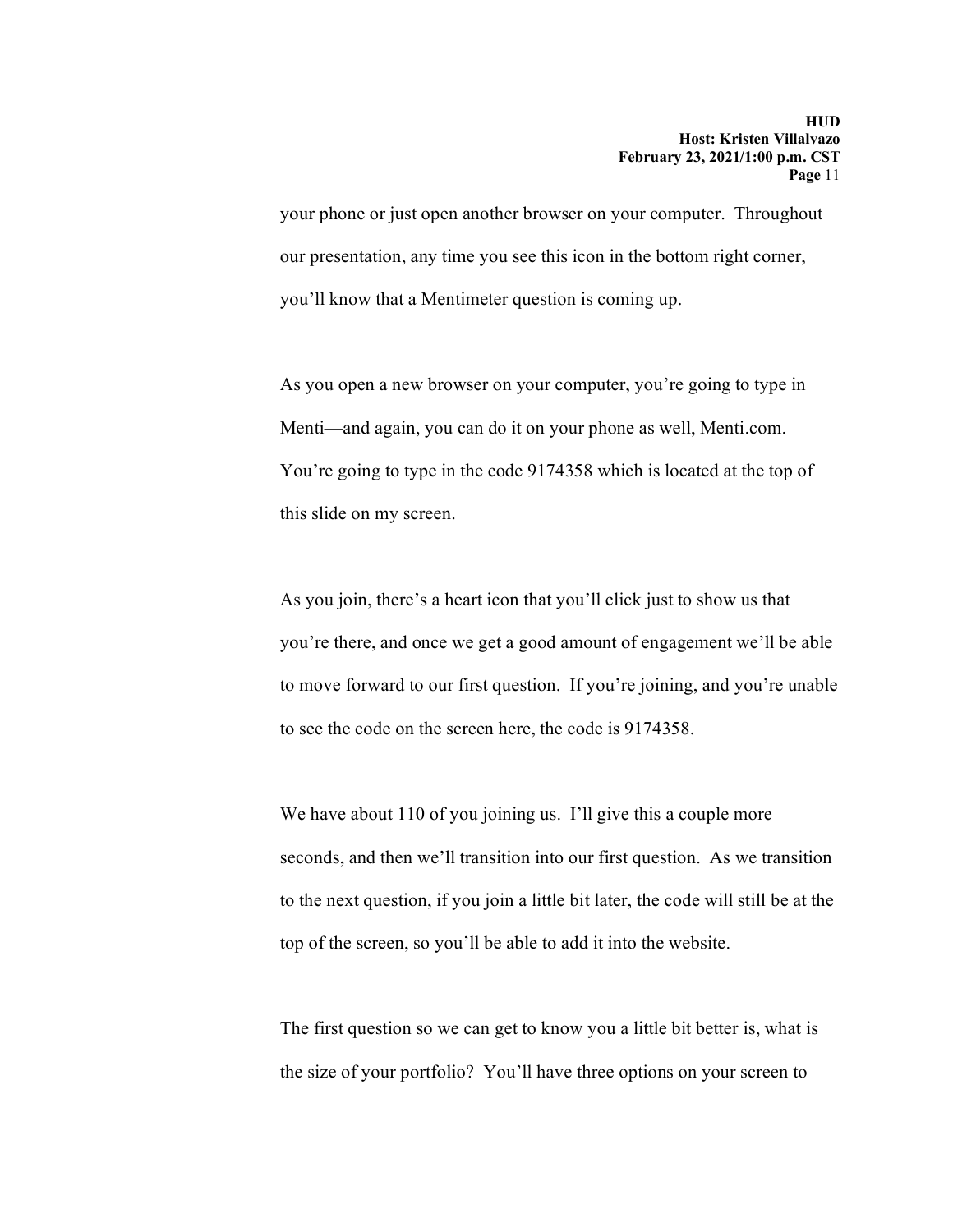pick, and we'll have real-time updates on our audience comments. It looks like the majority of our attendees today are operating with less than 5,000 units. Thanks for the fast responses. We have people from all different portfolio sizes on our call.

Transitioning to our second get-to-know-you question, we want to know if you're currently working with housing counseling agencies in your community. So, it's yes I've worked with these local housing counseling agencies, I don't know what a housing counseling agency is or what one does, and I'm aware of the services but never worked with one.

I'm happy to see that a good majority of you are working with your housing counseling agencies to date, and I'm also open to the opportunity today for you to get to know all of the resources that we can provide you. So, there will be a lot to learn on today's call.

I'm going to bring us back to our presentation, and we'll use Mentimeter later in our presentation as well, but we'll transition back to our content now, and I'm going to hand the webinar back over to Robert to give us an introduce from the Office of Multi-Family Housing.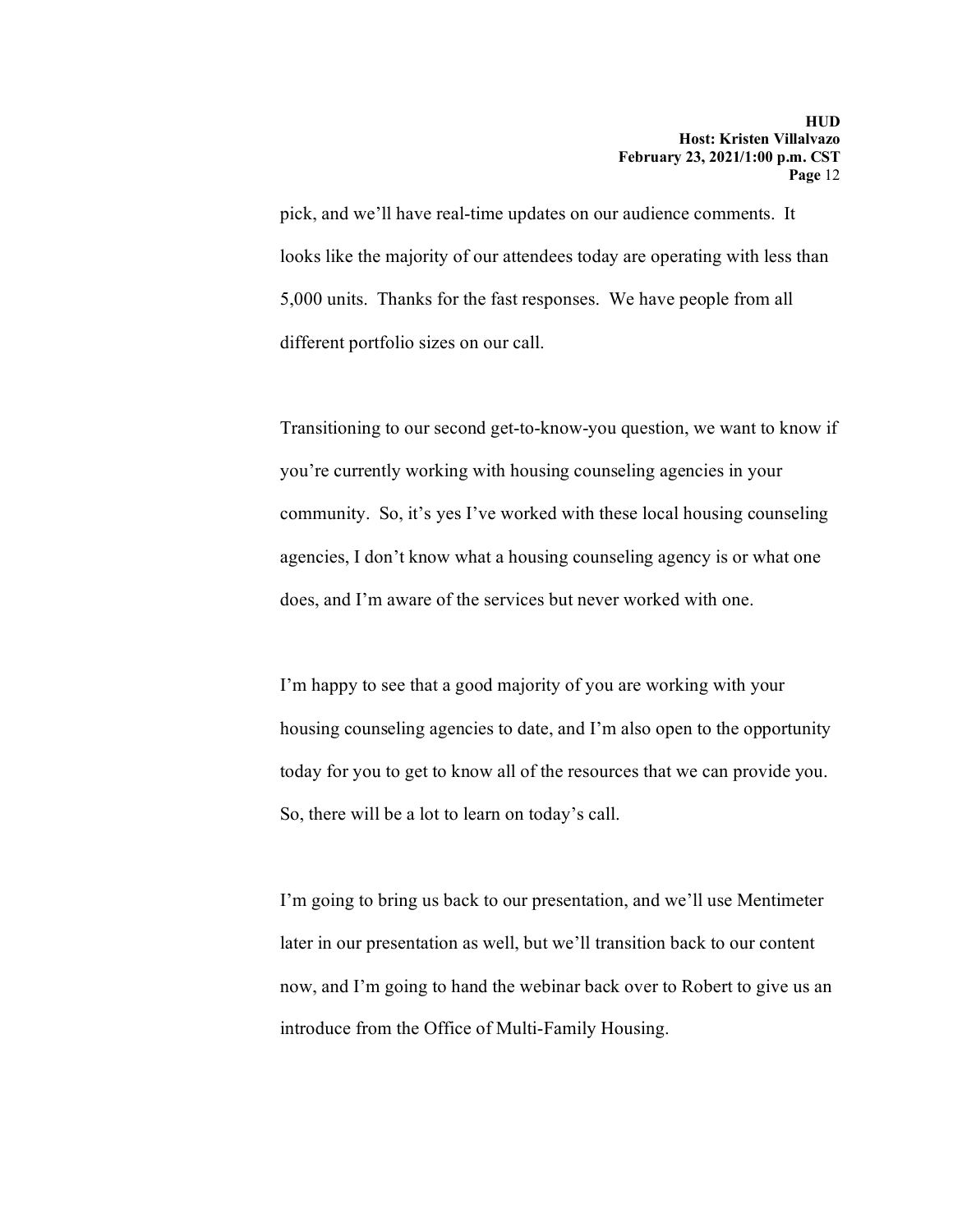Robert Thanks, Olivia, and thanks to Toni, and especially thanks to David for including Multi-Family in this webinar. We always look forward to speaking to the HUD multi-family owner agent family.

> I think as folks know, nationwide between 85% and 90% of renters are making rent payments which is very good. However, if you're one of those owners or agents who has 15% of your renters not making full payments or any payments or less, it's providing quite a hardship on your property and your cash flow.

If you have a subsidized renter, they can recertify through the CARES Act. We've put \$800 million in funds on our project-based rental assistance properties and funds on our 202 and 811s, so those folks can recertify, and HUD can pick up the difference in their loss of income, however, for subsidized families, they still have to pay their tenant portion of the rent. They have perhaps more people in the household, they have their kids at home, they have more folks eating, they're using more utilities, broadband, so there's more expenses on that household.

If you have market renters, they don't have the ability to then recertify and have HUD pick up that difference, and they have all the same issues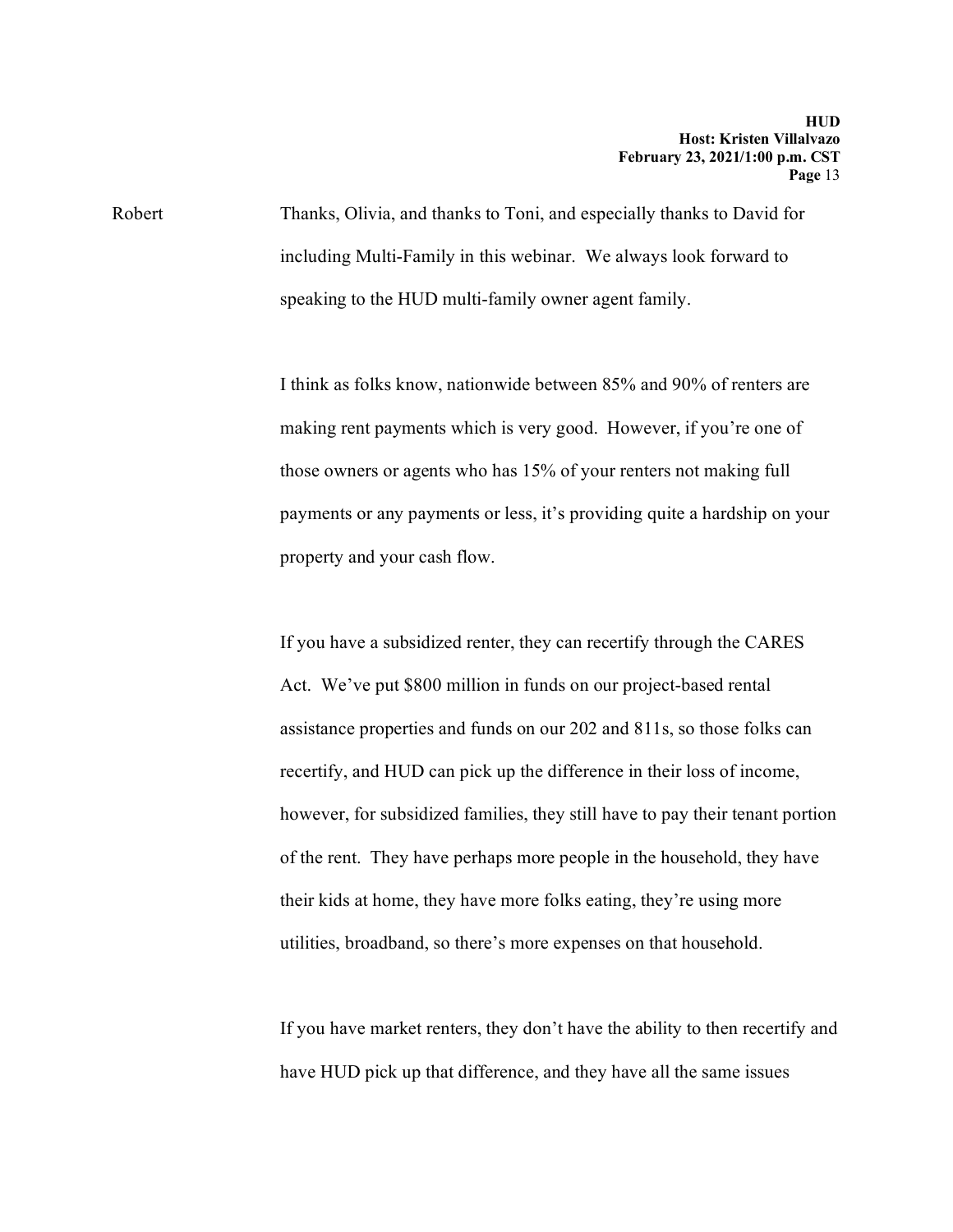they're dealing with, more folks in the home, more impact on utilities, food, etc.

So, housing counselors, as you heard earlier and as you'll hear in this broadcast, can provide a lot of services to tenants, and by extension, management agents and owners. They can provide assistance with budget counseling. They can provide assistance with finding resources in the community that might help them fill some of the incoming budget gaps.

They can also provide repayment agreements which owners and agents may be interested in engaging with residents, and all those things, as Toni mentioned, to avoid eviction which we all want to avoid at all costs.

We, at Multi-Family, have provided some resources to the housing providers, both HUD agents and owners, and the webpage is there up on the screen, and I believe the link is going to be in the chat box. It's definitely in the PowerPoint presentation. There's things on there such as our Q&As which give a lot of relief to some of the multi-family requirements, tips for owners and agents and residents, and we also have on that page a brochure for landlords in dealing with renters, both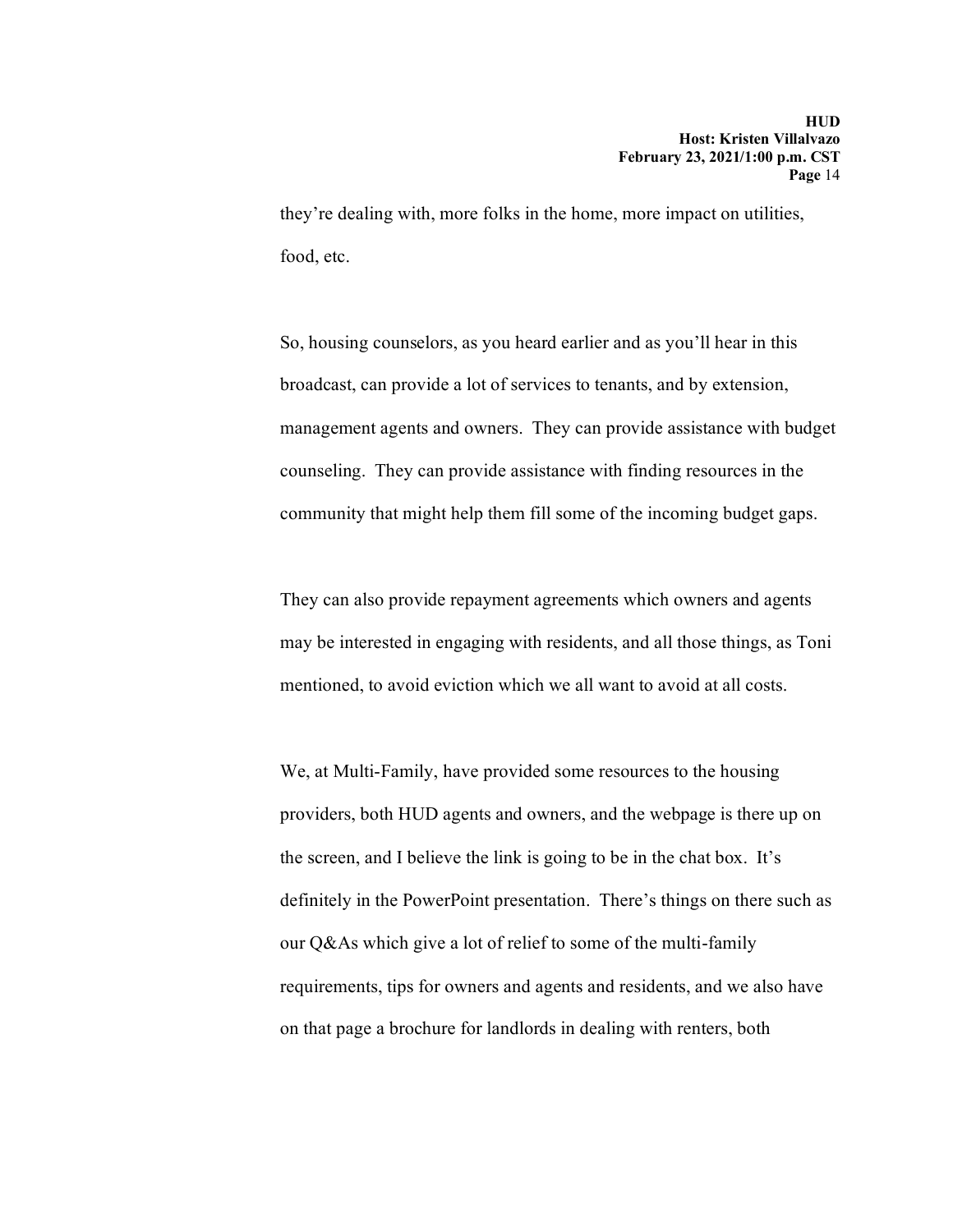subsidized and non-subsidized who aren't making their payments or need assistance and a brochure that's targeted for residents.

So, I encourage folks to go to our webpage in Multi-Family. There's a whole lot of good information on there. It's been flipped through there on the screen.

So, again, I want to thank the Housing Counseling folks for including us in this webinar, and with that, I'm going to turn it over to Nicole.

Nicole Great. Thank you, Robert. I'm really excited to be here today with all of you, and I just wanted to start off by thanking Deputy Assistant Secretary Berenbaum for inviting us to participate in this esteemed panel and for the work that he and his team are doing to promote these important programs. We're happy to be here today to share the housing providers' perspective and pass along any insights from our members across the country.

> Our members have been and continue to be strong supporters and participants of the Section 8 Housing Choice Voucher program and HUD's housing programs. Just to echo the other speakers' comments, we agree housing counseling is a valuable resource for renters and can play a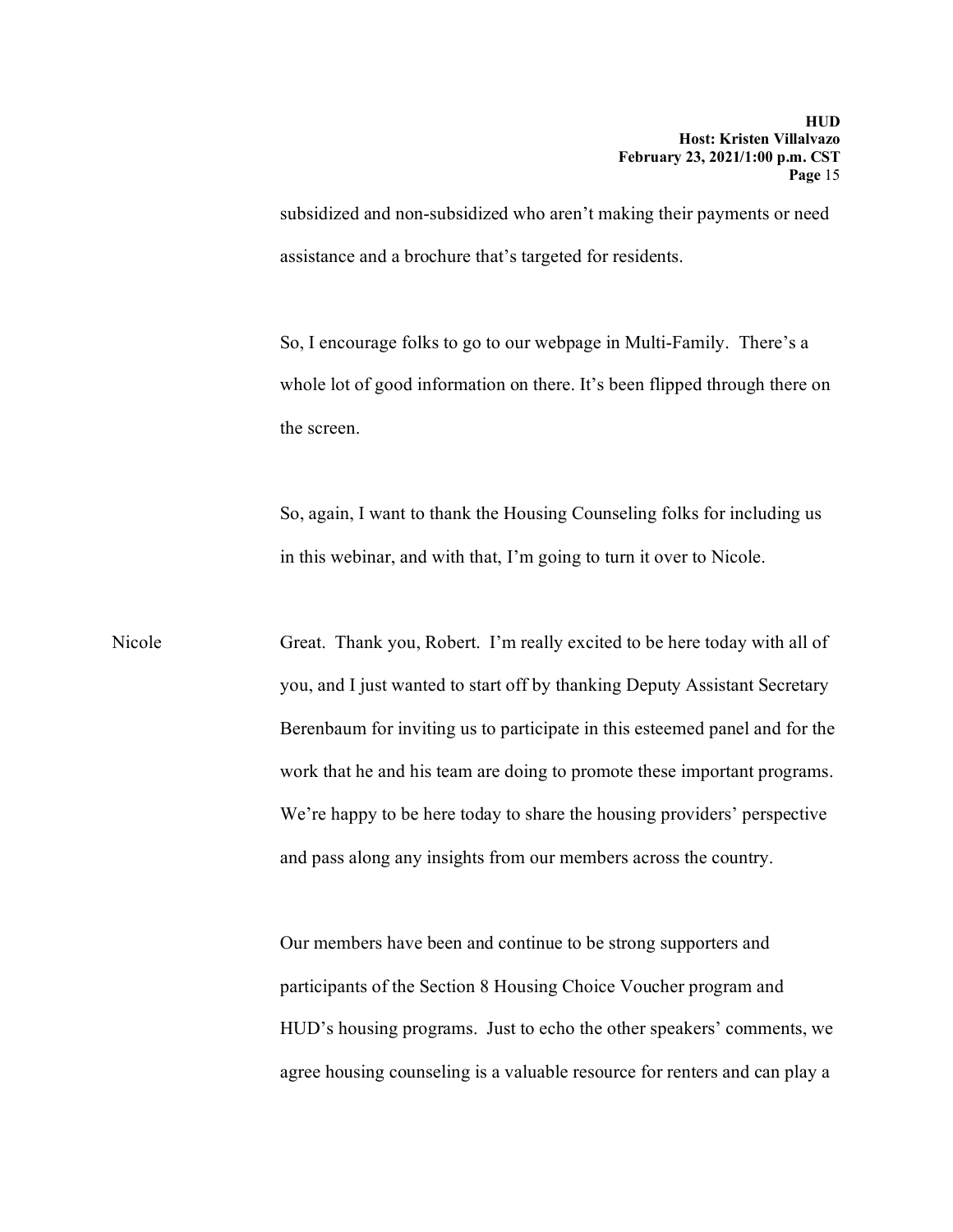significant role in improving housing outcomes for both renters and housing providers, and we appreciate the resources that HUD has made available both to housing providers and our residents who may be interested in participating in these programs across the country.

As we are all kind of recovering from COVID-19 and the terrible weather situation that's been happening around the country, we know that housing counseling will be an important asset to keep renters stably housed and to help them get back on their feet after this devastating year.

Just to give you some background about NAA, we serve about 82,000 members across the country and represent more than 10 million rental homes globally. We also partner with our network of state and local affiliates, our state and local association partners, about 150 of those around the country, and we provide education to owners, operators, and rental housing community staff.

We offer designations to help them advance in their careers in the industry and advocate for balanced housing policies on behalf of the industry and make sure we partner with folks like HUD to get good information out there about resources available.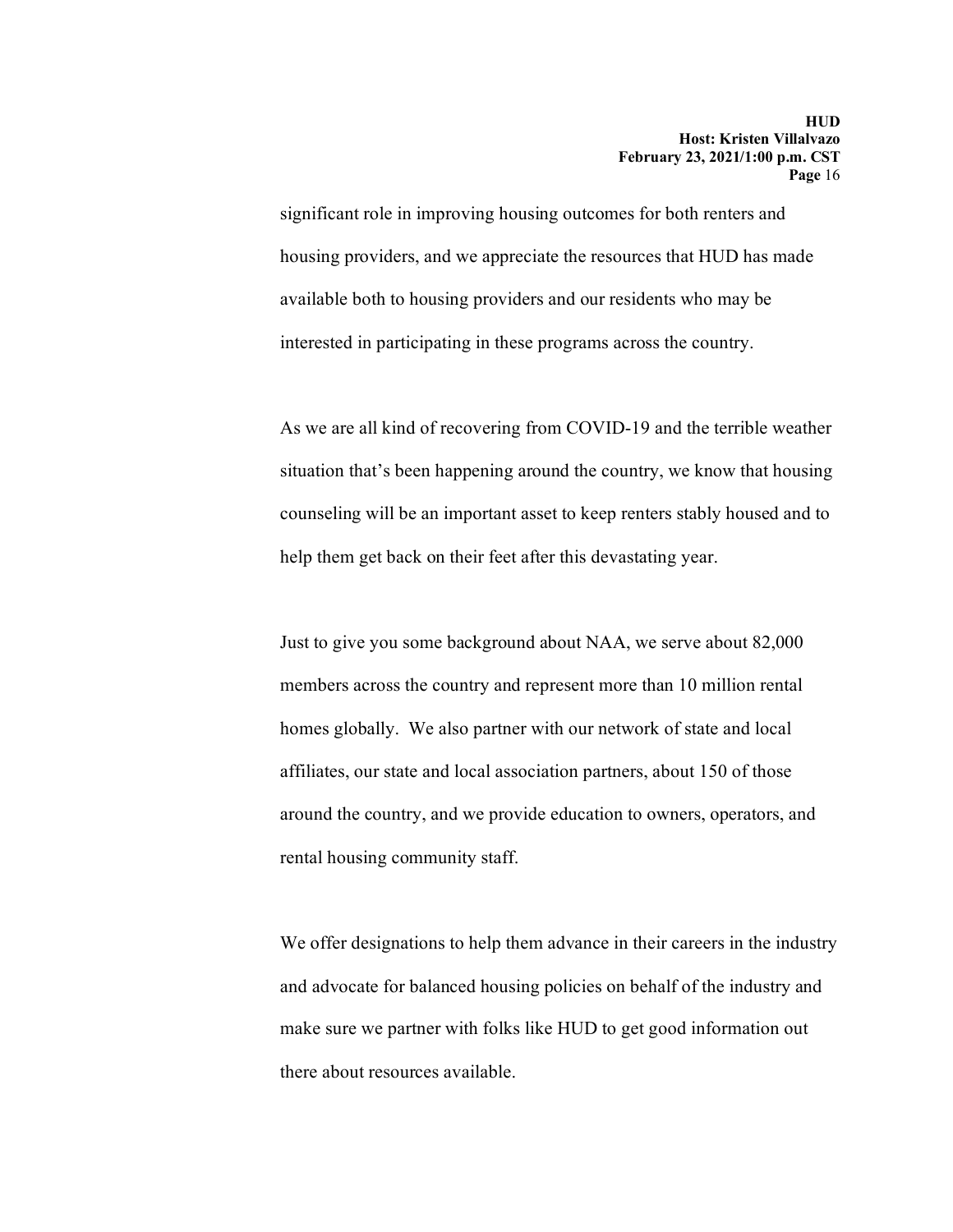In the context of this discussion, we represent a diverse cross-section of rental housing owners and managers from the large regional and national firms that have tens of thousands of units to the smaller owner/operators across the country, the mom-and-pops that own just a few properties, and that's their nest egg.

This helps us have a really good pulse on what's happening locally and given that some of our larger members, they have a good sense of lessons learned working with a variety of program administrators across multiple cities and states.

So, generally their experience with housing counseling has been where renters or their residents are being offered education or housing counseling or training alongside access to security deposit assistance or rental assistance or some other eviction prevention measures, and our members have worked with a variety of entities ranging from government-run organizations to secular and non-secular private nonprofits.

As you can imagine, their experiences are mixed given just the myriad of training and assistance is offered, but what they found is that programs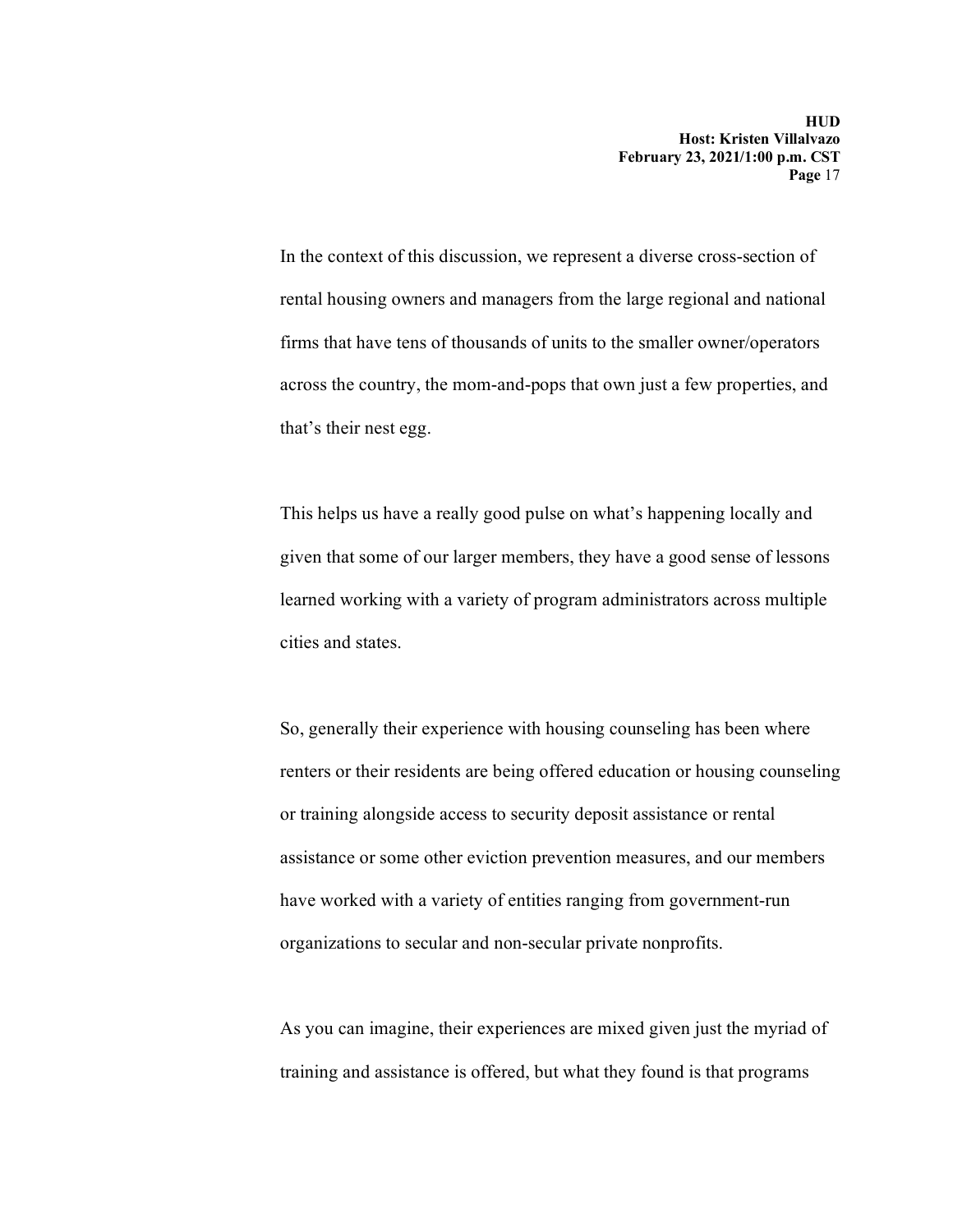that have flexibility to sort of tailor their programming to the needs of their students or their renters, those programs have sustained success and the best outcomes.

Just to give you a couple examples, a program that can modify their approach to provide the necessary support whether that's for a single individual who is escaping a domestic violence situation or a family that is experiencing parents having job loss or cut hours, while I understand every program and agency is different and has different financial constraints or other challenges, we found that our housing providers seem to have the best experience with those that can offer this sort of tailored approach, and they've seen these programs lead to more successful tenancies and better outcomes for their residents.

Another example I heard is there is a significant difference between a program that requires watching one prerecorded training on financial literacy versus another program that is sustained for several months and can provide that ongoing support whether that's through that specific organization or in partnership with other local groups.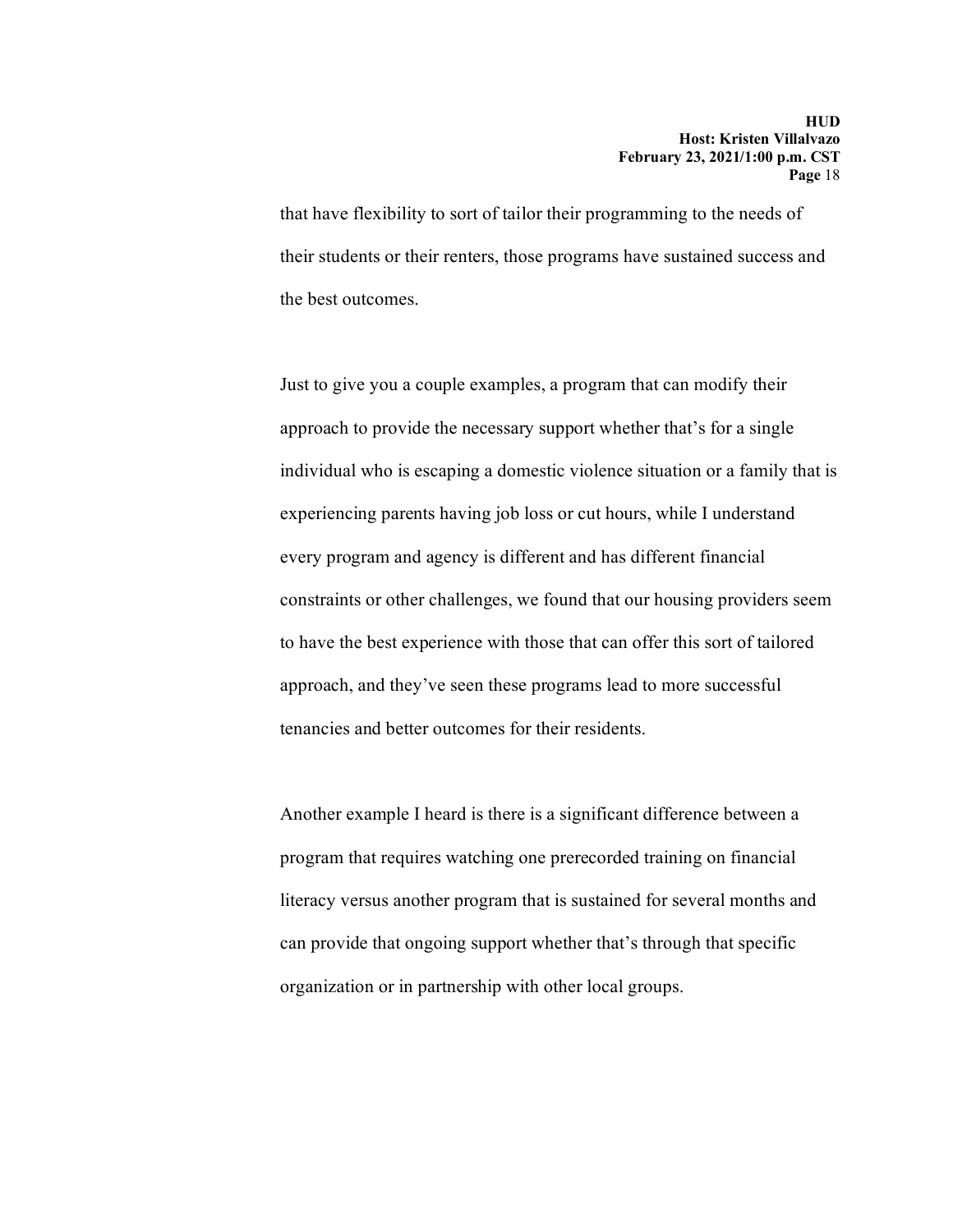Those programs where folks work together with other nonprofits on job training and other services that really does help move the needle in addition to the counseling services that HUD offers through their programs.

Another feedback I received, sort of along the same lines is that for some agencies and services, their programs can differ with changes in leadership which might be difficult to navigate, but having that follow-through is really important in terms of offering that ongoing support and leading to successful tenancies and good outcomes for everyone around.

Housing counseling can help eligible renters prepare for the future to prevent them from being in the situation that required assistance in the first place, so we're happy about that, and as you already know, stability in all parts of a person's life whether it's health, housing, educational opportunities, job security, these are all equally important and impact one another. Having housing counseling is an essential part of those kind of wrap-around services to help renters in need.

Our members are very grateful for the opportunity to partner with these organizations, and as I mentioned, members are positive on housing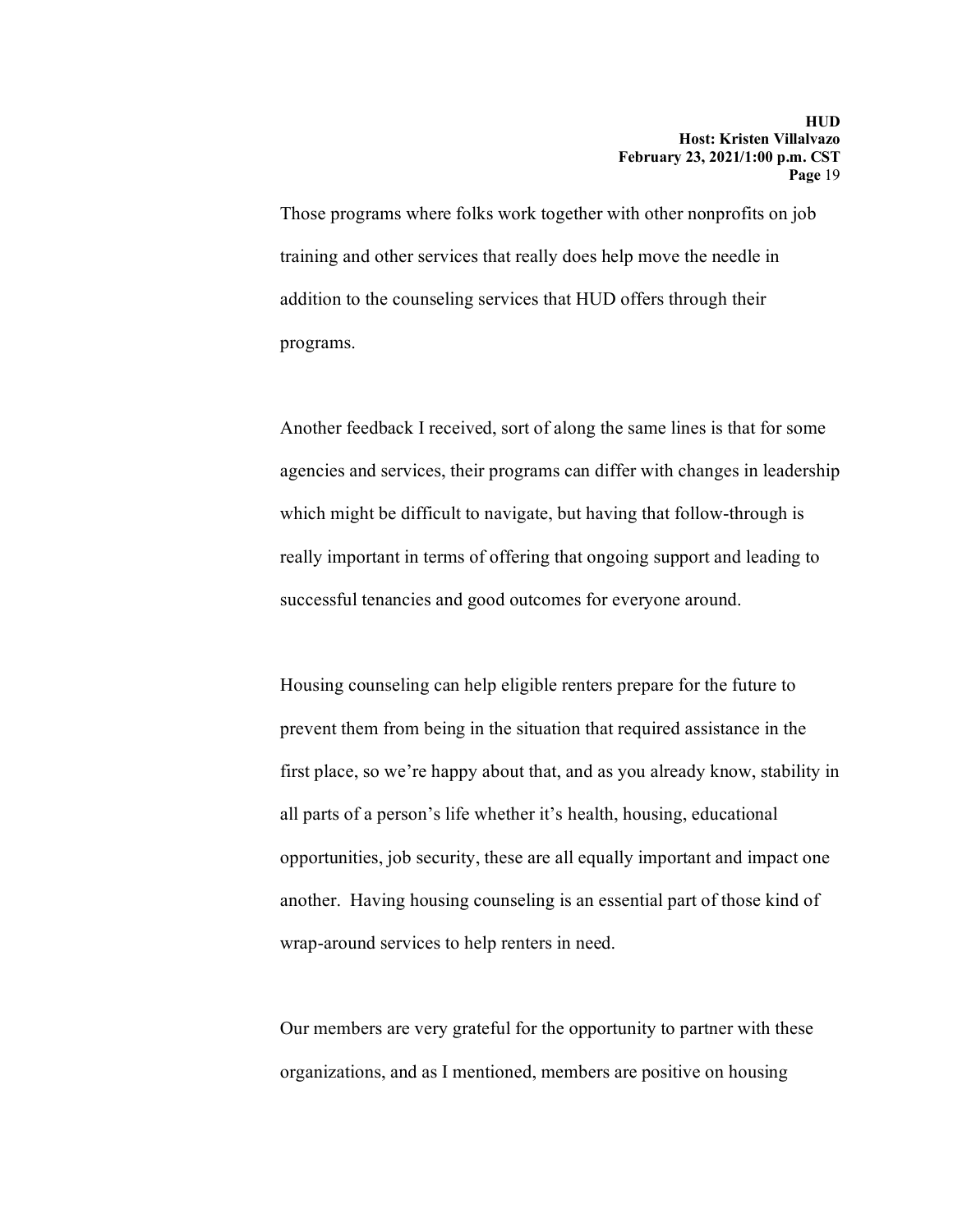counseling and the way that they can provide support. If we could offer any tips, we would say if there's an opportunity to address status programs or providing flexibility or level-setting with standards across programs, I think that would just make them even better and even better resources for folks around the country

Just in closing, I wanted to reiterate the important role that housing counseling could play especially in the current environment as folks have been severely impacted by COVID-19 and continue to be in a volatile situation. As eviction moratoriums are listed, we know that there will be a broad mix of renters really across the income spectrum who will be in need of assistance and that extra support whether that's very low-income renters or folks who've experienced one-time job loss or underemployed or whose savings were really wiped out by the crisis.

So, we want to ensure that there's equal opportunity across folks to obtain assistance, and this largely affects housing providers as well and the 17 million jobs that we support around the country. We just want to make sure since housing providers have been under some sort of eviction moratorium for almost a year now, and they are at risk for financial distress as well, that they can ensure they can pay their bills and support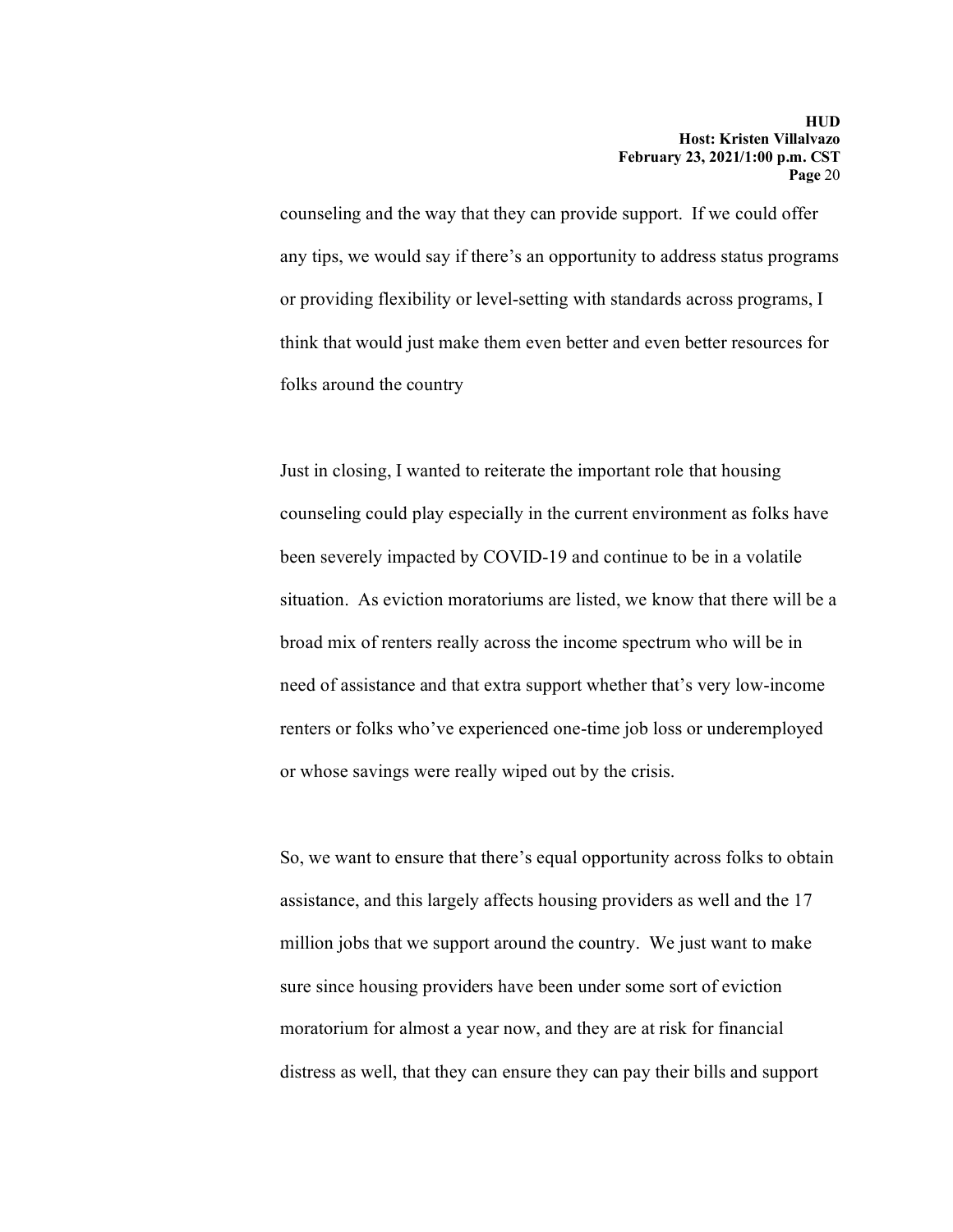their renters as much a possible since they rely on rental income to pay their bills, pay themselves a living wage, and their employees. The property managers and maintenance staff, they're really helping to keep renters safe at home, and they need that income to maintain the quality of their communities for all their residents.

So, we hope we can continue a dialog with HUD and provide any beneficial information about the housing providers' perspective, and really appreciate the opportunity to be part of this conversation.

From here, I will turn it over to our next speaker.

Toni Hi, everybody, again, and thanks, Nicole. Thanks again to David, Olivia, and Bob for making this webinar possible and allowing me to speak to you.

> The purpose of HUD's housing counseling program is to provide housing counseling services to consumers on seeking, paying for, maintaining, and renting or owning a home. The primary goal is to assist households to obtain suitable, affordable housing and have the resources to retain their housing.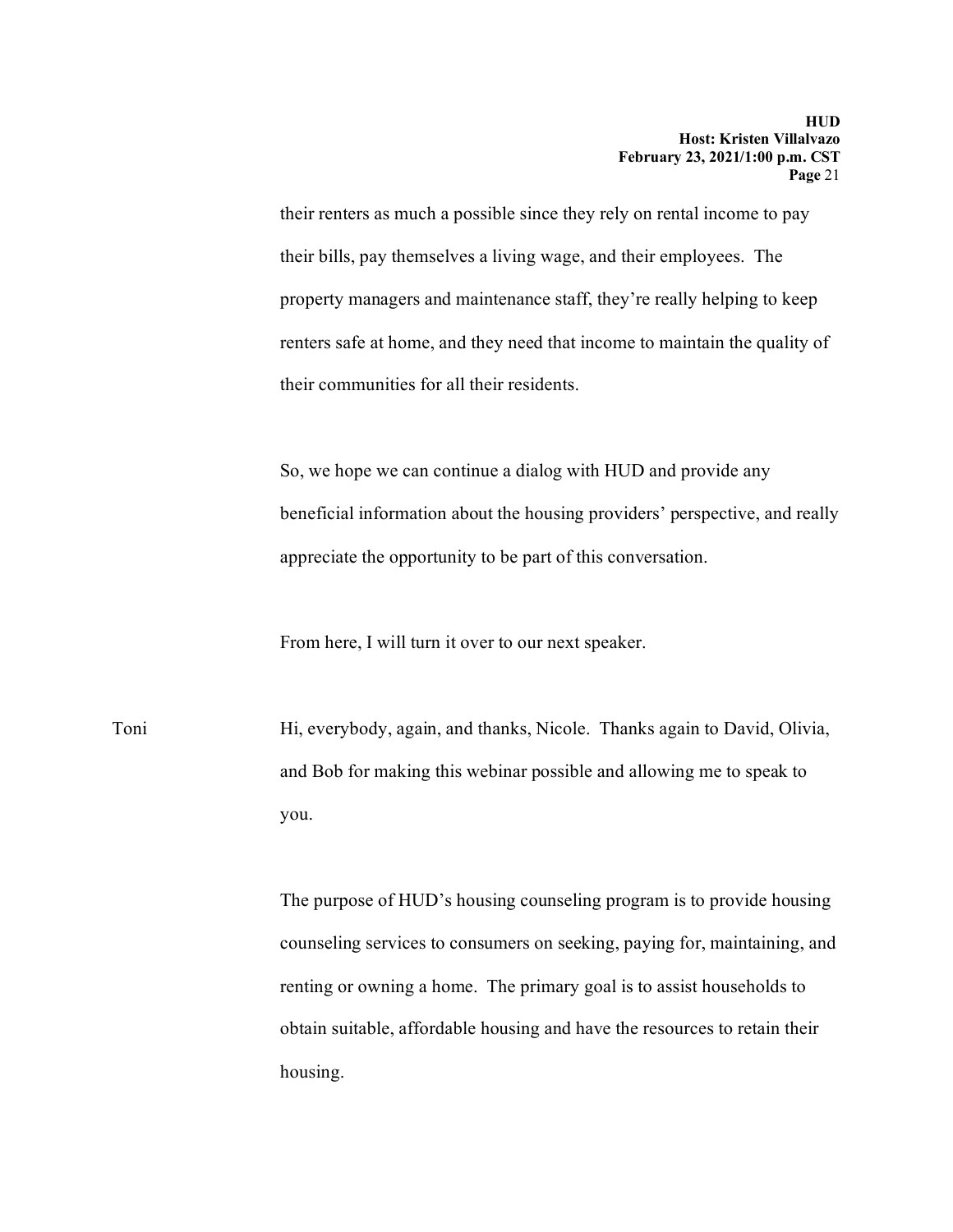Part of the program's focus is to address homelessness, assist renters with homelessness prevention, and assist homeowners in avoiding foreclosure. Housing counseling provides independent expert advice to consumers to address their housing barriers and help them achieve their housing-related goals which relate to housing stability first and foremost. Housing counselors are required to conduct intake on potential clients to assist their particular situations.

Through housing counseling, clients create a household budget. Housing counselors work with consumers to look at their finances and determine what they can afford to spend on housing. Counselors work with their clients to develop an action plan for going forward to ensure that they can maintain their stability as renters.

The housing counselor will follow up with their clients periodically to see if the action plan is working and what, if any, revisions need to be made. This is really important. Housing counselors can work with residents to revise their household budget and/or create a sustainable repayment plan if they experience the situations such as a reduction in income that might result in them being behind in their rent.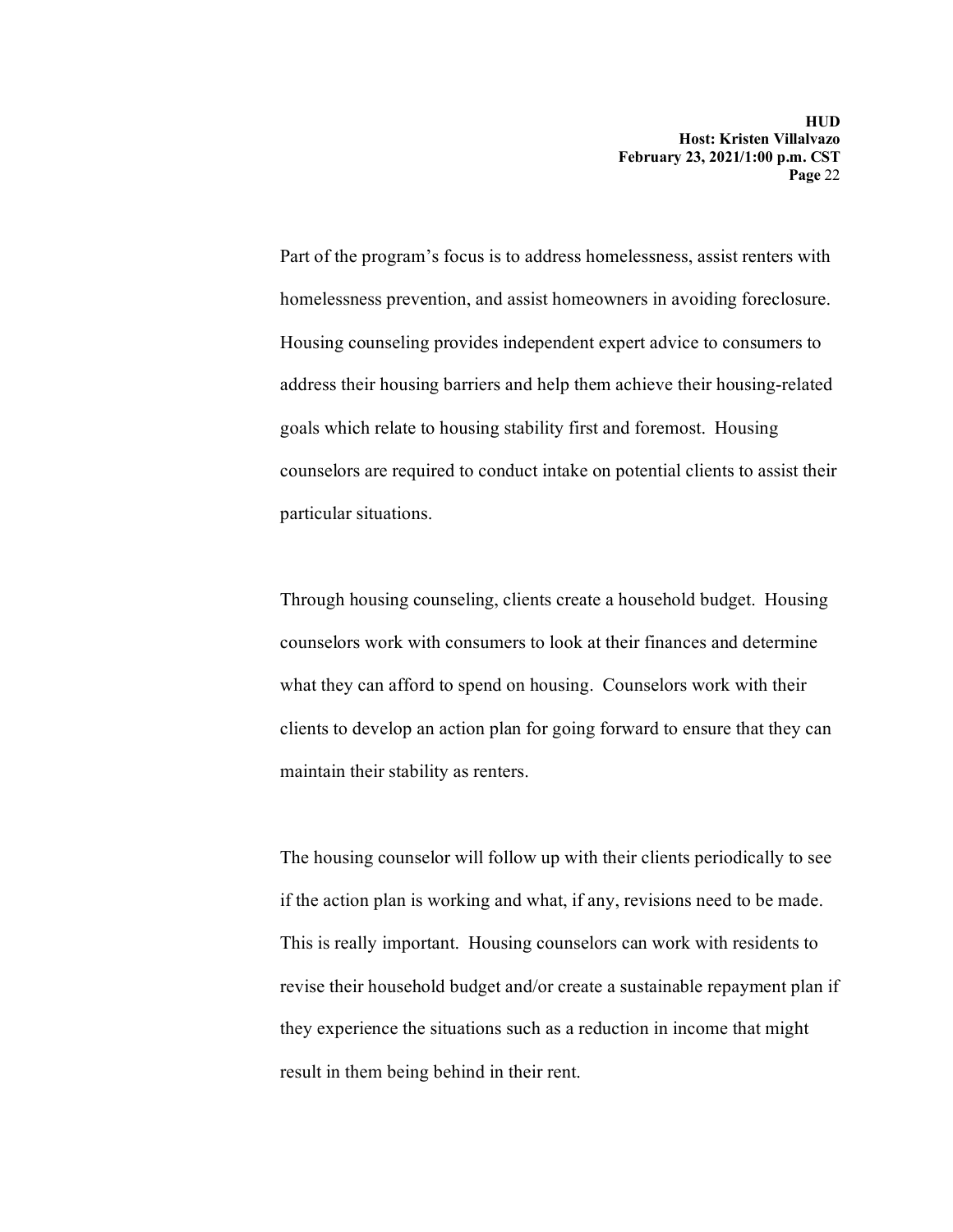Remember, housing owners and managers, you want to rent and retain good residents. Housing counseling can help you do so. Housing counseling can help residents learn to be responsible renters and work with them when problems arise to ensure their continued housing stability.

Housing counseling is provided by HUD-approved, community-embedded housing counseling agencies. The Housing Counseling Certification Requirements Final Rule implements statutory requirements that housing counseling required under or provided in connection with all HUD programs must be provided by certified housing counselors by the final compliance date, which is coming up. It's August 1, 2021.

HUD's created comprehensive resources such as self-paced online training and a variety of different resources for housing counseling agencies and housing counselors to increase their learning and knowledge.

Housing counselors have to take a rigorous exam and pass it in order to obtain certification. If you look at the housing counseling certification page in the Housing Counseling site on the HUD Exchange, you'll see the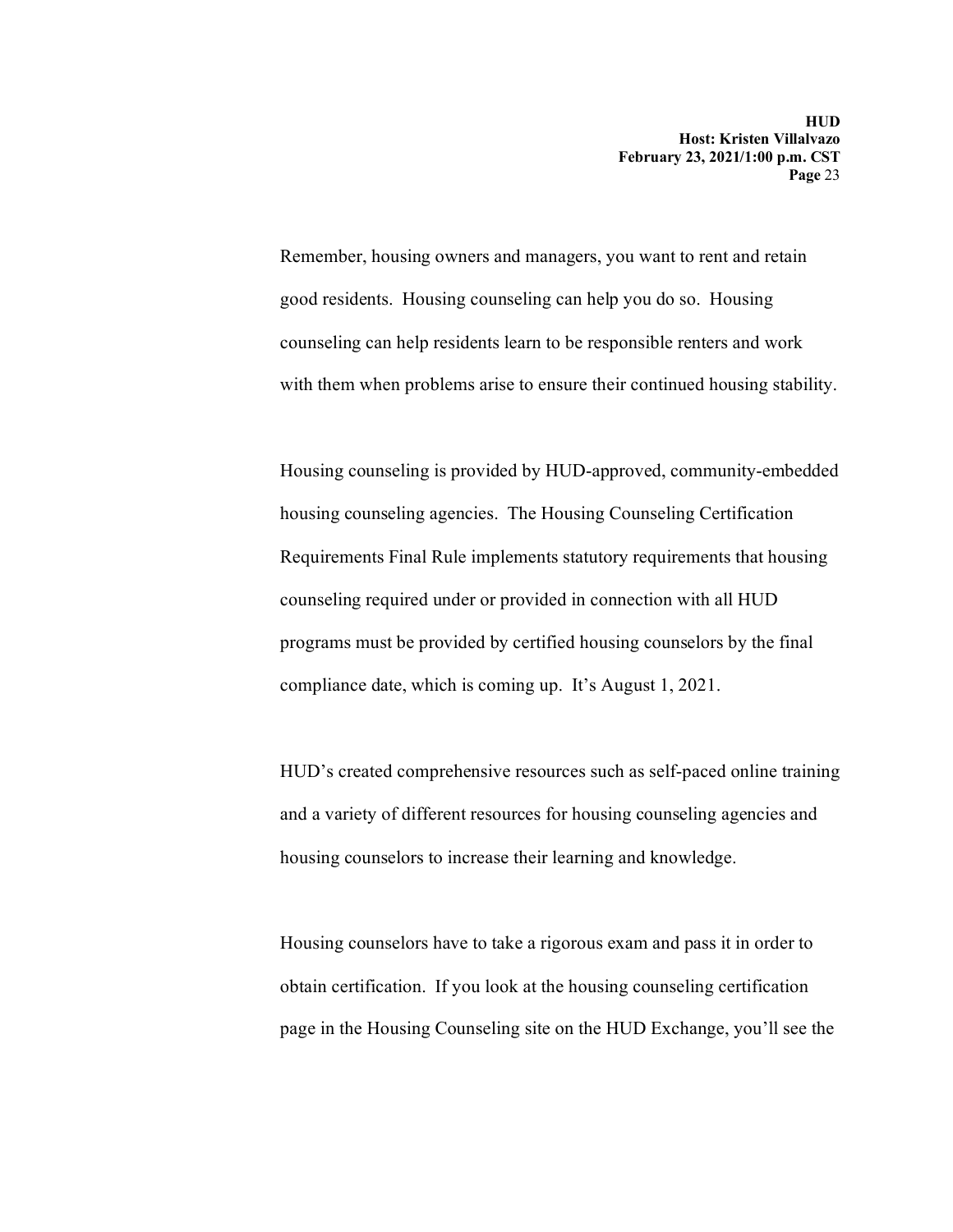numerous amounts of resources that are available to assist housing counselors to be better counselors.

Next slide, please. As you can see from this slide, housing counseling agencies can be seen as sort of a one-stop-shop for lower-income renters and potential home purchasers. While some of these items such as prepurchase, post-purchase, mortgage delinquency, and home equity conversion are targeted to homeownership, others are applicable to renters and rental housing such as financial management and budget, rental obviously, fair housing, and services for homeless individuals and families.

As stated previously, housing counselors can help renters with budgeting, financial management, eviction prevention, and learning to be responsible residents. Providing resources about housing counseling services can be part of a packet of information provided to new residents. You can look at it as another tool in your arsenal in maintaining a stable tenancy.

Next slide, please. Rental housing counseling can educate clients about financial planning and good rental practices. Counselors can help renters develop and maintain financial literacy through counseling on budgeting,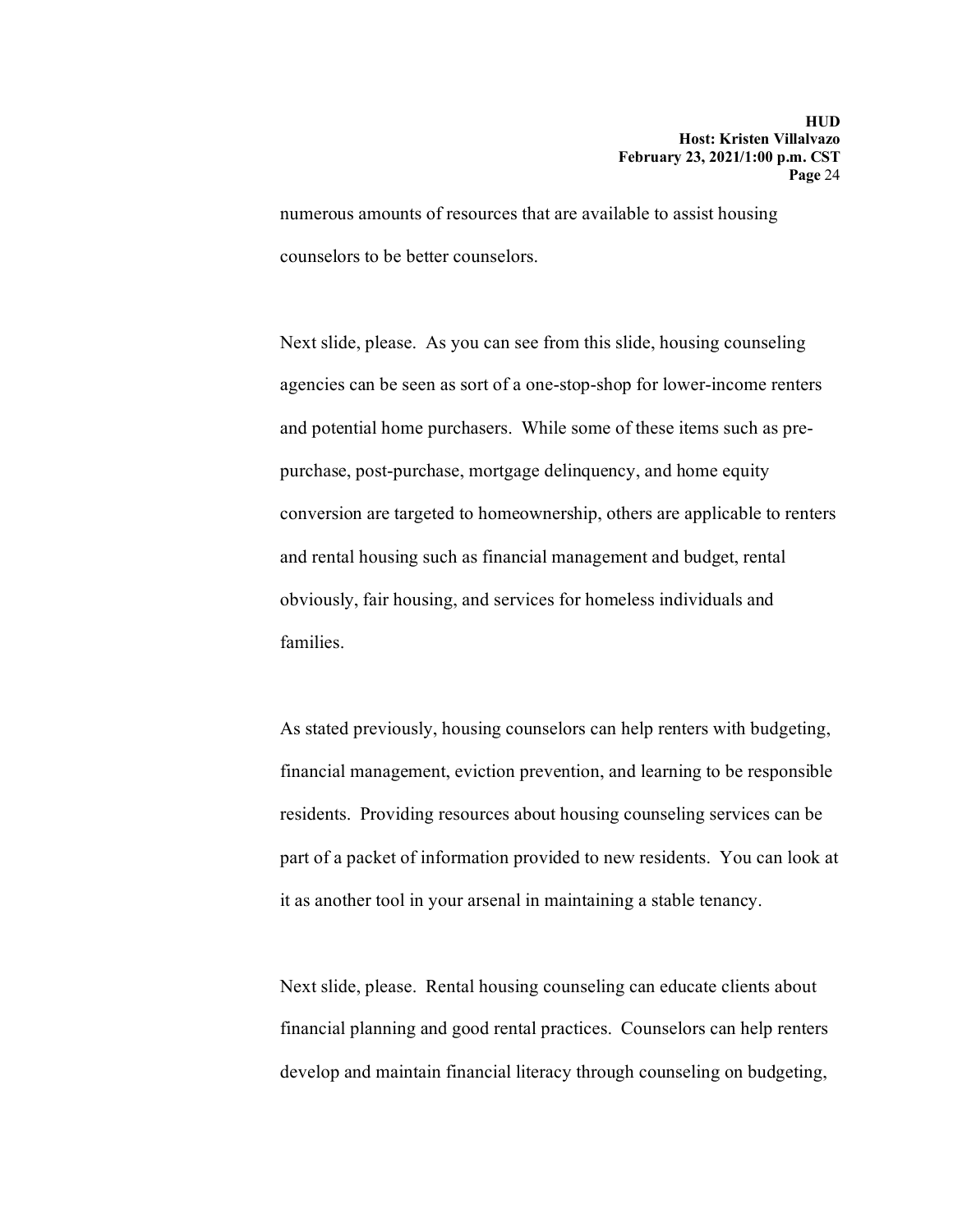credit, and financial literacy for the future of homeownership. They can also teach good rental practices such as maintaining rental insurance and maintaining a healthy home.

Now, I'm going to turn the presentation over to Joseph Sant.

Joseph Hello. It's good to be with you all. My name is Joseph Sant. I'm with the Community Compass program providing housing counseling technical assistance and also the in-house counsel at the Center for New York City Neighborhoods, a New York State not-for-profit organization promoting affordable homeownership that has designed and implemented locallybased programs that benefit homeowners as well as their renters, especially programs that provide financial assistance following disaster events and during economic crises.

> I'm going to build on what Toni and others have been sharing today by talking a little more specifically about what rental housing counseling looks like, what the process is like, and highlight some of the key aspects of rental housing counseling.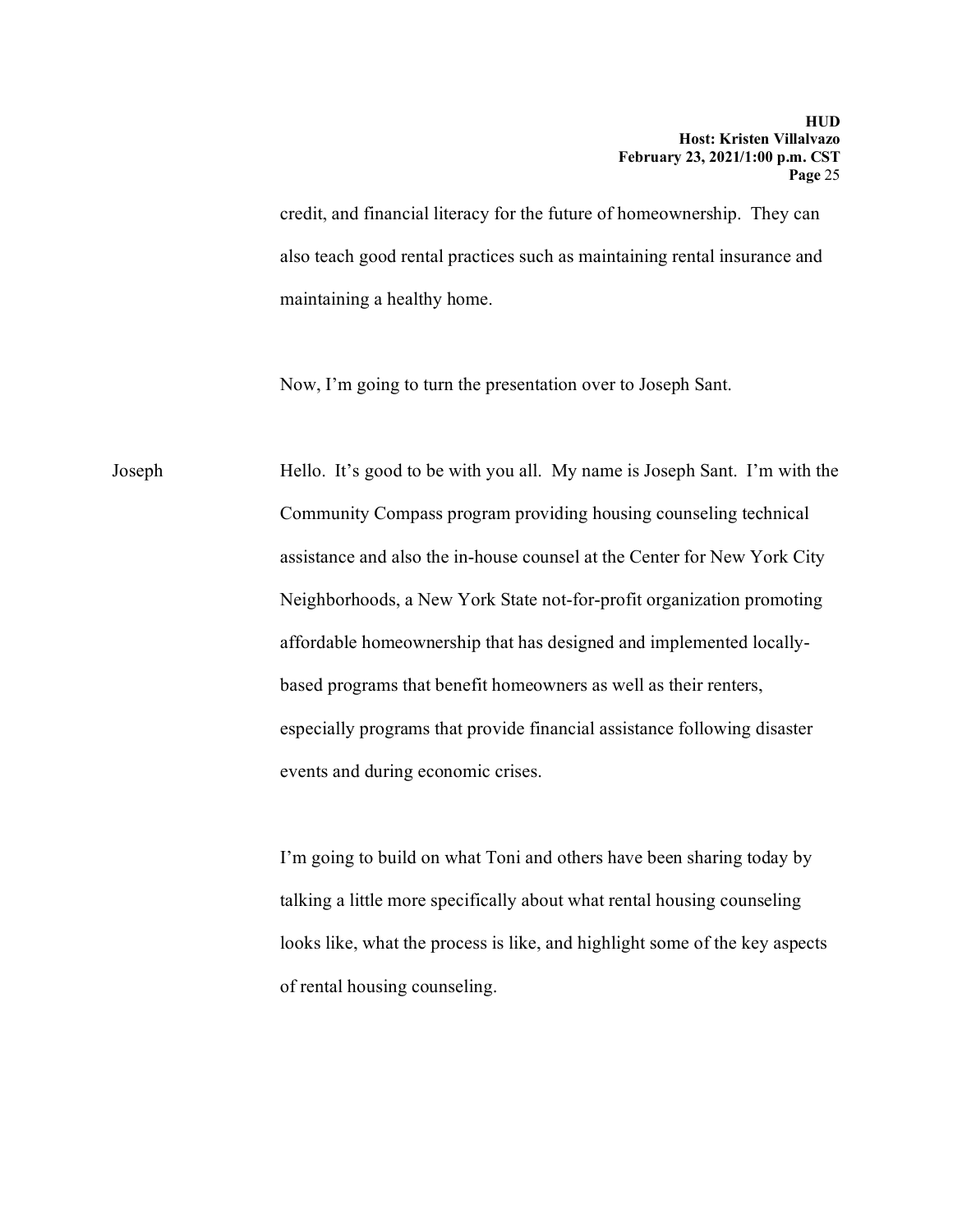As Toni mentioned, the services that are provided by housing counselors are provided by local community-based, nonprofit organizations that have been certified by HUD to provide housing counseling services. Typically, these services can be offered in person at community-based offices or virtually. Right now, of course, they're primarily being offered virtually during the pandemic.

Some of the things that counselors focus on when they're meeting with their rental clients, they're educating them about financial planning and good rental practices, so counselors can help renters build financial literacy through counseling on budgeting, credit, financial literacy, preparing for a potential future homeownership, and counselors are working with each household to understand their unique financial details so that the counselor can advise about actions a household can take to maintain their housing, maintain affordable and stable housing, and especially for tenants who have experienced a financial hardship that has left them in arrears, they're working with that family to get back on track.

That might include structuring a repayment plan proposal that's affordable based on the family budget. That's just one example.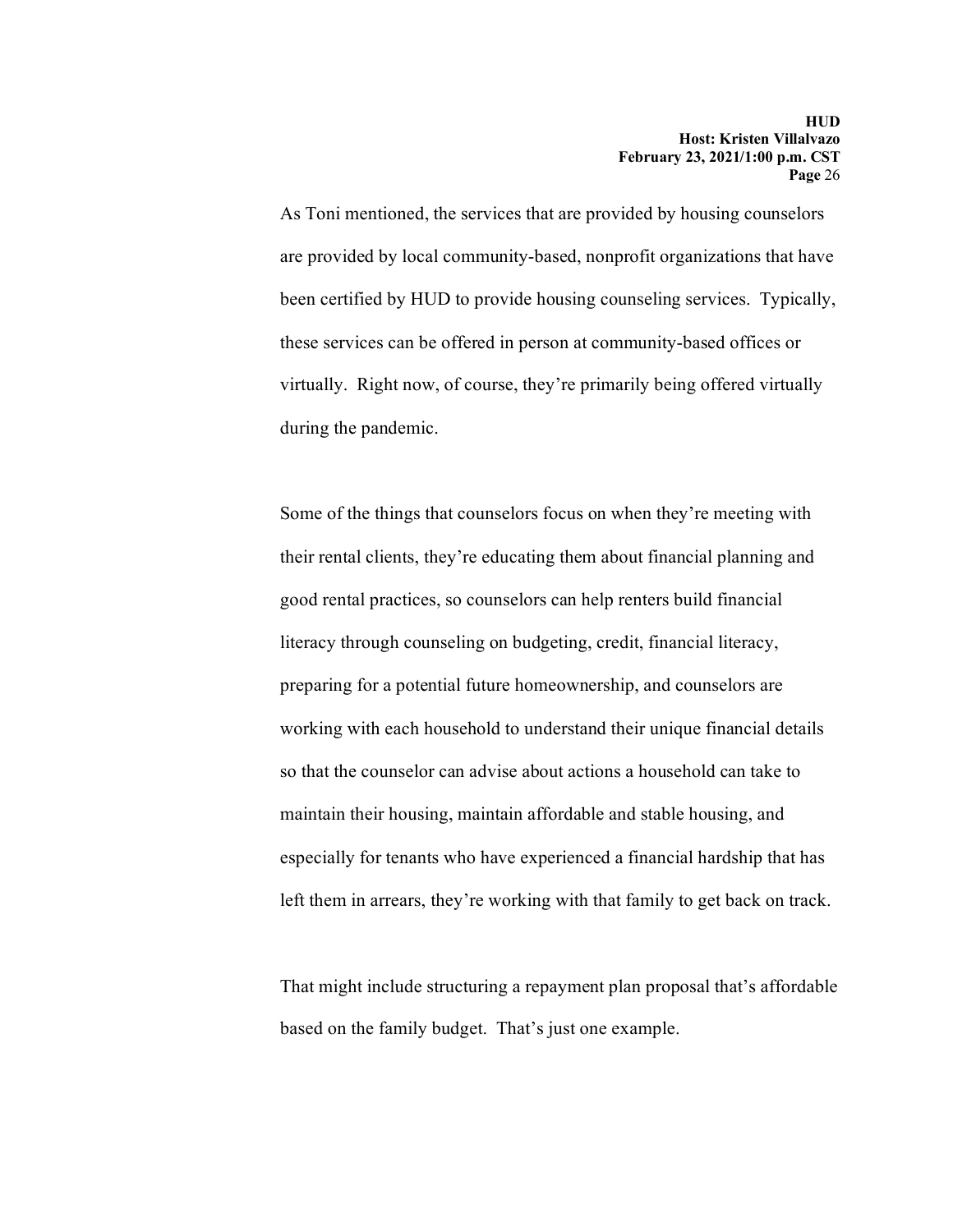Counselors can also educate on good renal practices such as obtaining rental insurance, maintaining a healthy home, and especially at this time a really important aspect of rental housing counseling is helping clients identify the rental assistance resources available to them including, especially now pandemic relief resources, and there are lot of those new programs coming out in part because of recent federal legislation.

So, through that federal legislation, rental assistance benefits are being put in place to help cover renters' arrears, and the housing counselor's job is to know how that assistance coming from the federal government is going to be distributed on a local level.

Which offices do you go to to apply for assistance? What paperwork are they looking for? Who do you have to get in touch with? Housing counselors often have relationships with the local government offices that disburse this aid.

They also will have relationships often with non-governmentmental social services, philanthropic assistance that can help improve a tenant's financial stability, and housing counselors should be able to assist clients and apply for these resources including assembling all the required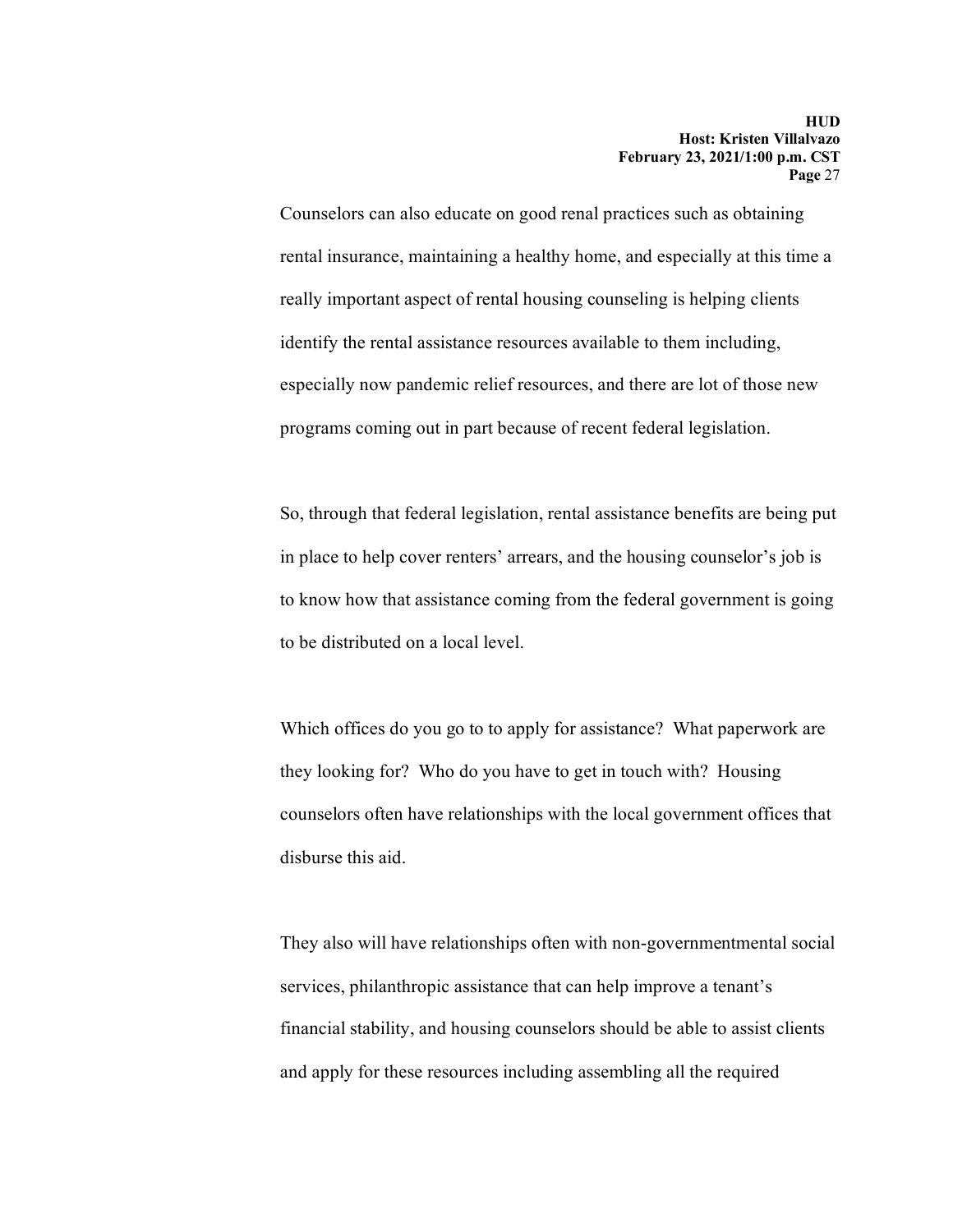documents, and as needed, communicating with their landlords and cooperating to secure assistance.

Generally, rental housing counselors are doing their best to help their clients who are struggling during this pandemic to avoid eviction and eventual displacement by taking steps to resolve their financial distress now.

To give you an illustration, I'll share that in New York State what we're seeing is that rental housing counseling agencies are helping clients apply for rental assistance made available under the CARES Act passed last year, but they're also helping clients apply using preexisting benefits that existed before the pandemic, just part of the safety net, things like public assistance. Locally we call it the one-shot deal which let's tenants access a lump sum payment for emergencies just to try to stabilize their housing.

Also, because of federal legislation that passed in December of 2020 which created a new Emergency Rental Assistance Program, funds are going to be flowing from the Treasury to the states to distribute aid to tenants.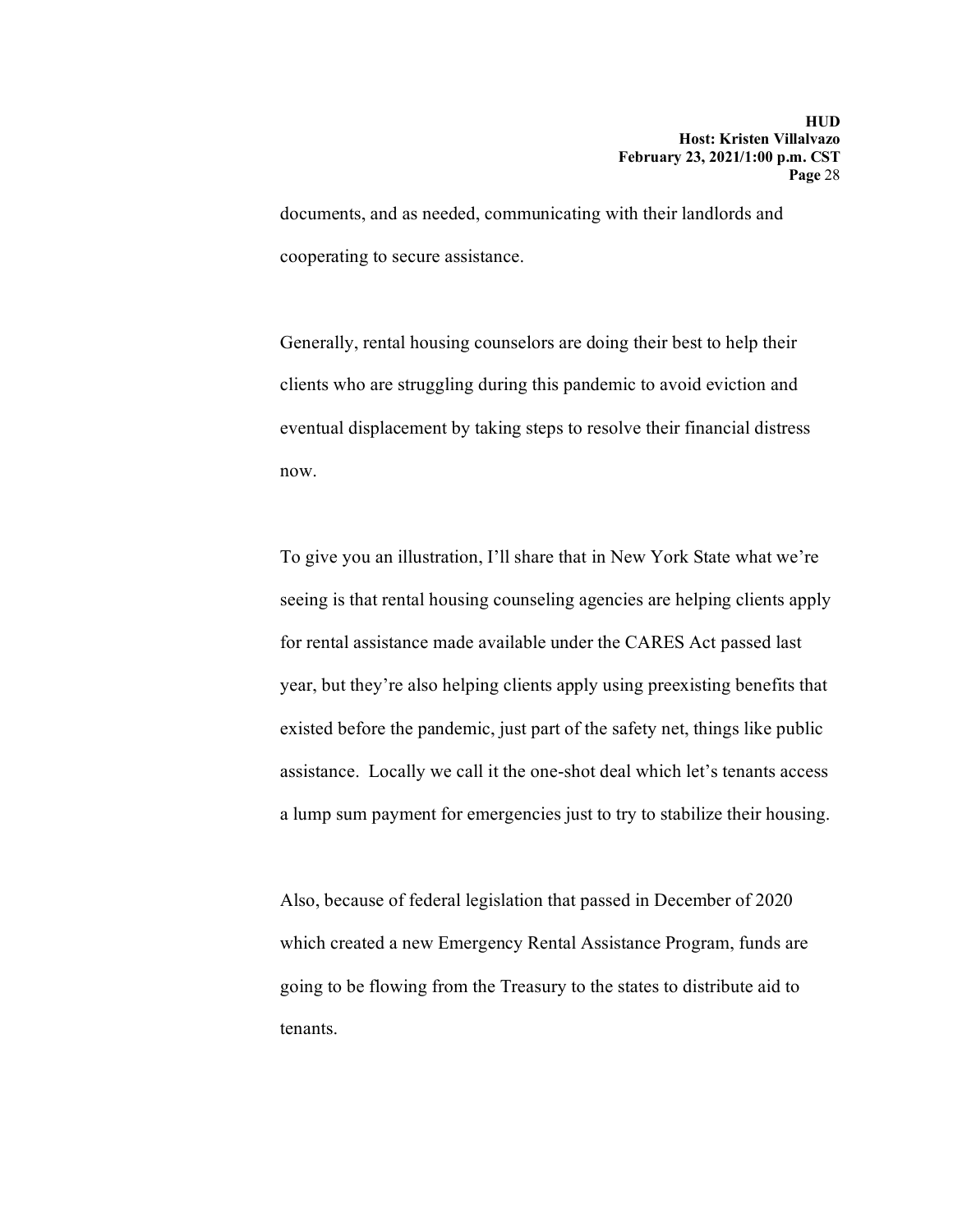So, what New York housing counseling agencies that provide rental counseling are doing right now, those programs aren't open to applications as the state is preparing to implement that federal relief, but counselors are conducting outreach to their tenants and to new clients who might be struggling and making sure that they have them kind of on their list so that when the state opens up applications to the new Emergency Rental Assistance Program, the counselors are going to be able to move those tenants swiftly into the application process and counsel them through their relief process and hopefully qualify them for dollars to help them with rental arrears.

So, let's go to the next section where I'll highlight some of the resources that are available online at the HUD Exchange on these topics. First, I'll point out we have the Rental Housing Counseling and Eviction Prevention Resource page. Here you can get the essentials of what rental housing counseling is and what it provides. You'll find HUD's webinar series on rental housing counseling including this webinar, the Rental Assistance Housing Counseling Toolkit as well as comprehensive housing assistance resources on a variety of HUD programs.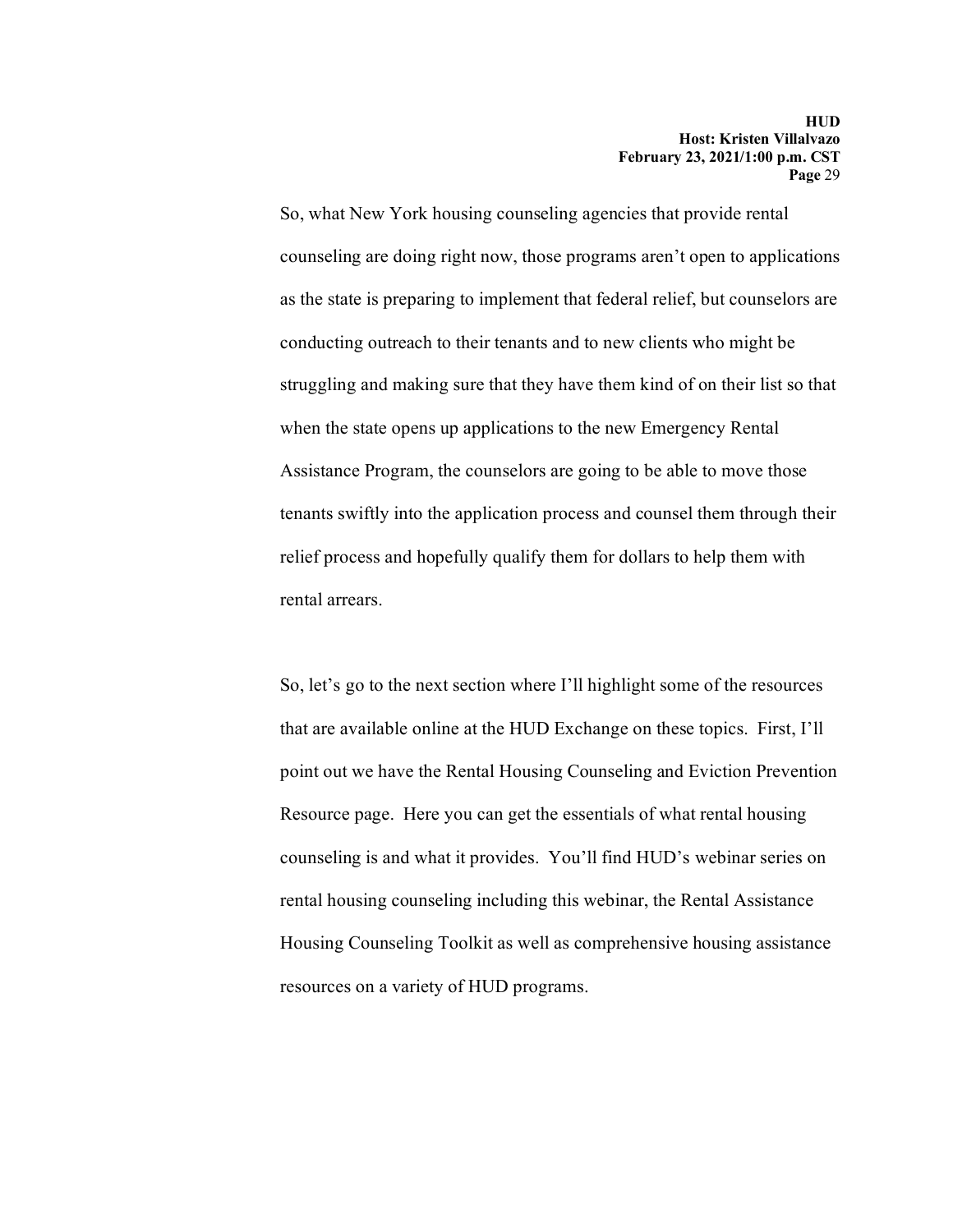There's also a COVID-19 Emergency Information for Housing Counselors page. We're pulling that up right now. This is going to give you an idea of the kinds of programs that rental housing counselors are being made aware of specifically to help households affected by the pandemic to preserve stable housing.

One of the really helpful resources is this CARES Act and other COVID-19 Response Funding chart for housing counselors. So, again, since last spring, there's been a lot of federal legislation that has created a number of programs designed to help meet local needs, and many of these programs may fund housing counseling and also may fund direct dollars to help tenants. Each program has its own set of parameters, allowable uses and timelines, and so this document compiles all of these programs into a summary with the applicable guidelines and uses spelled out.

So, you'll see things like the Treasury's Coronavirus Relief Fund and HUD's Community Development Block Grant Program for Coronavirus and many more.

So, housing counselors are going to have a basic understanding of these resources at least, and they're going to need to know how to find out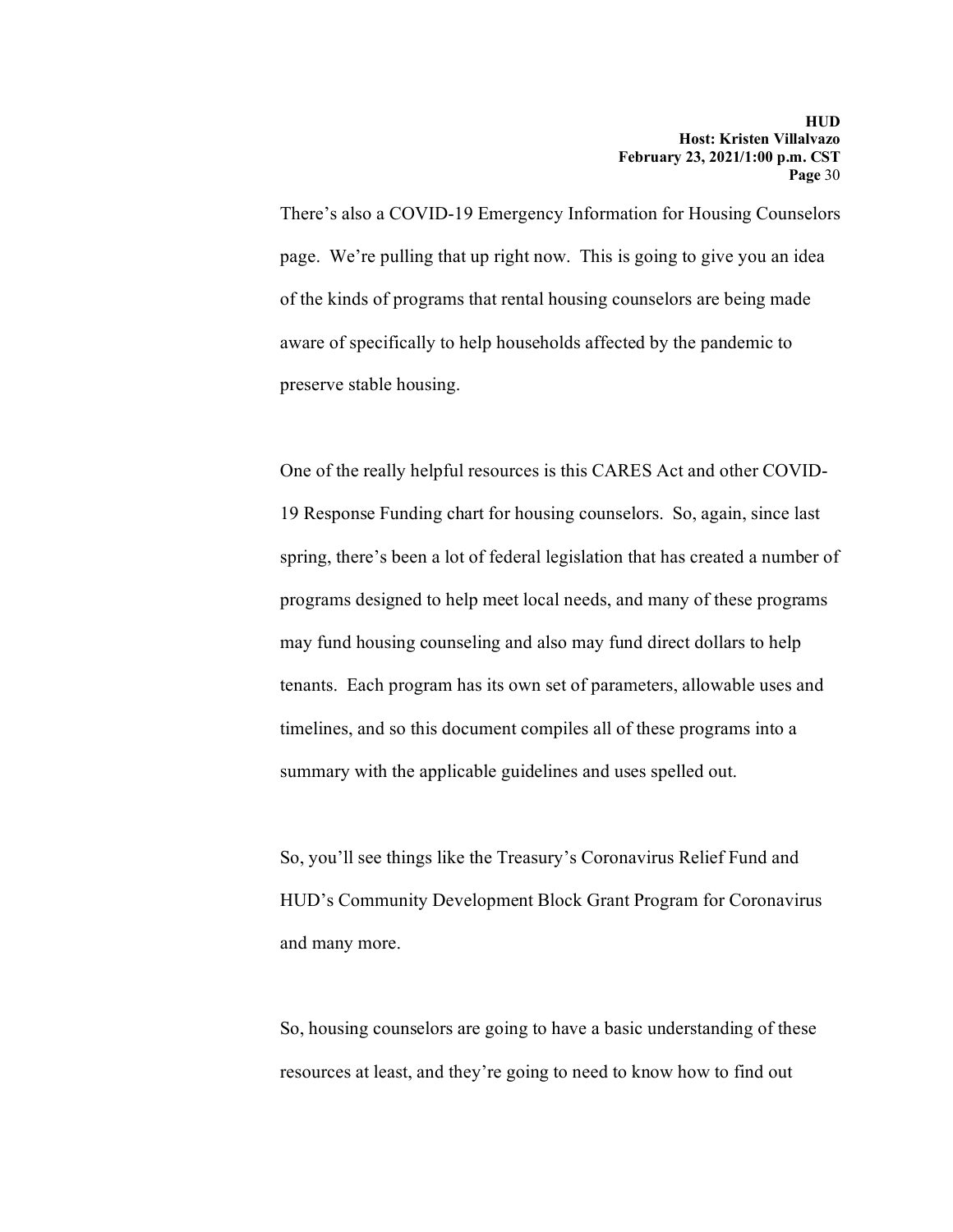where these funds are held at the state and local level because, as I mentioned, a really important part of their job is to connect their clients to these resources.

Let's talk a bit about when you might want to refer and use rental housing counseling. So, as owners and managers of properties including HUDassisted and FHA-insured properties and just all building owners, you should know you can refer tenants to housing counseling agencies any time, but specifically consider referring when a tenant's missed rent payments, struggling to pay on time, tenant job loss, or other pandemicrelated hardship has shown up, but you can also consider proactive referrals. You may provide counseling information up front to tenants when they apply for a unit in your property or at time of move in.

Another thing to consider, a counselor's job is to help tenants who are in hardship that might be afraid to get in touch with the landlord or their owner because of the situation that they're struggling with. So, counselors can really help restore communication, and rental housing counselors are going to help unpack the issues the tenants may be facing and come up with a solution that might be mutually beneficial, help the tenant get back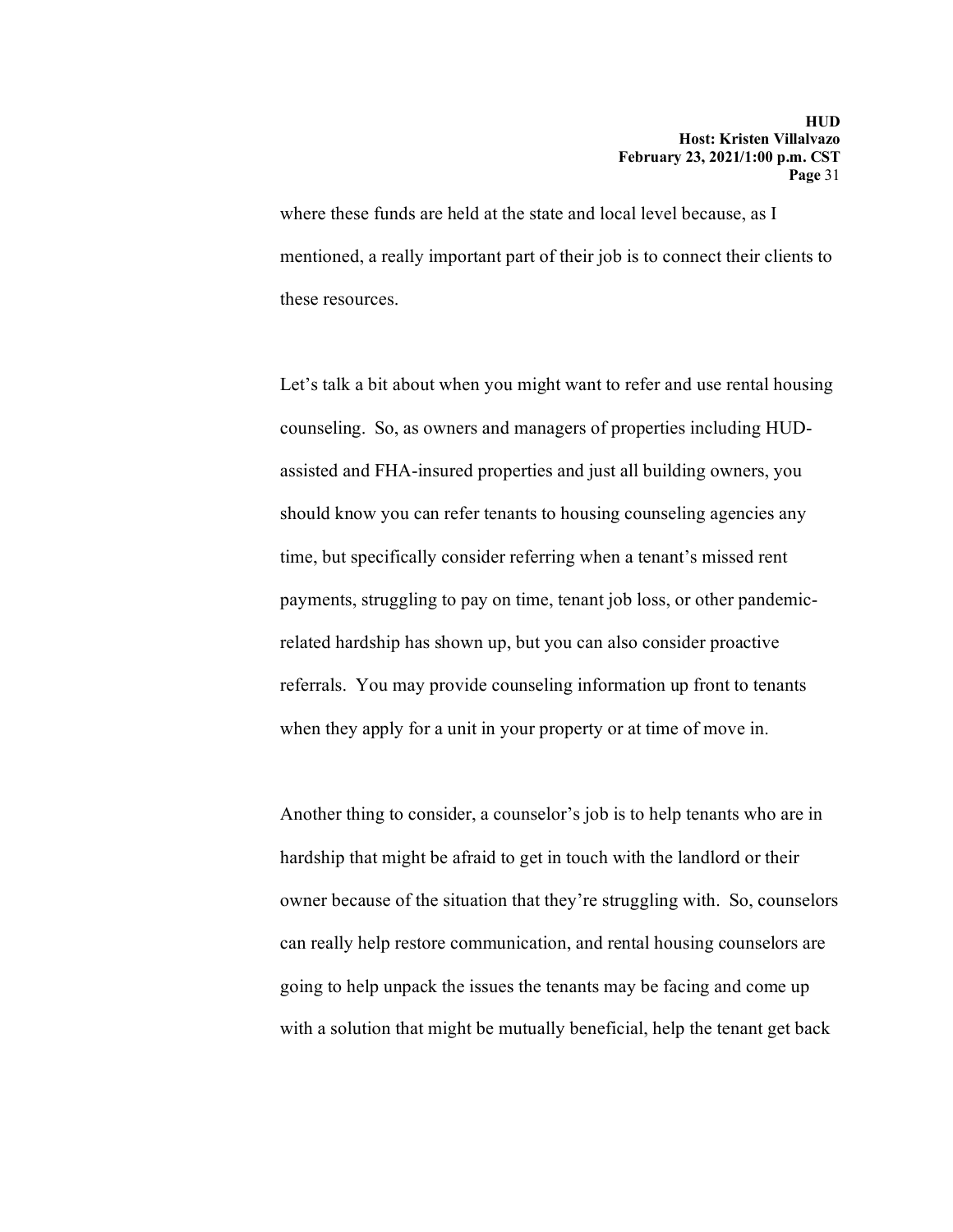on track, and help preserve the tenancy or work out some other arrangement.

In that sense, they're helping to restore communication that you see might be falling out of touch with a tenant. So, one of the many ways in which rental housing counseling is helpful and effective for both owners and the tenants.

Here I'm going to hand if off to Olivia, and I believe we're going to have another polling question.

Olivia Thanks, Joseph. So, I'm going to pull up our Mentimeter again. So, you'll go back to that original webpage in your browser or your phone and type in Menti.com. We're going to answer our third question for today which is what services your residents need the most. We have a variety of responses that you can choose from and help us gauge kind of what you're seeing with your tenants. If you've closed out of the browser from earlier, as you may have, at the top is the code again, so 9174358.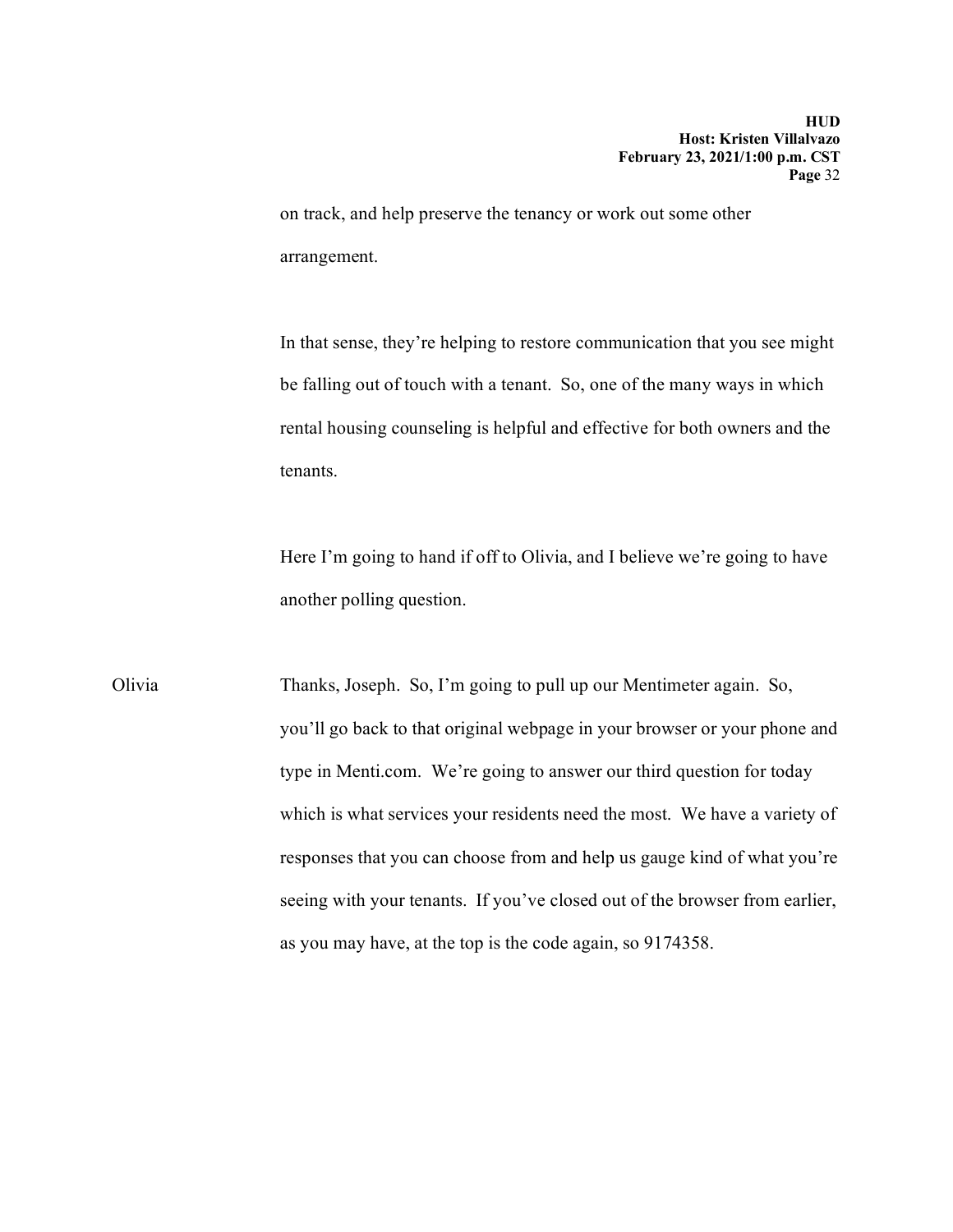We're seeing a good amount of responses are for financial assistance, to pay rent and utilities, which we've all been seeing that in the industry. Then, [cough] are the good rental practices and financial planning.

I'm going to transition this to the other response, so if that was something that you responded to, you can write in your response, but I'll transition back to our presentation to keep things moving.

Now that we've gone through all of the different resources and knowledge that our housing counselors have, we want to be able to give you the skills and the tools to locate these housing counselors within your communities.

Located on HUD.gov is a database tool that you're able to access and research and find housing counseling agencies at the local level, so if I were to go into this website, you would just scroll through the list to find your state. Once you select the state that you live in, you'll just click, go to this page.

A list of all the housing counseling agencies within your state will be brought up, and we have a series of factors that we list in our results search including the counseling services is an item that you'll want to look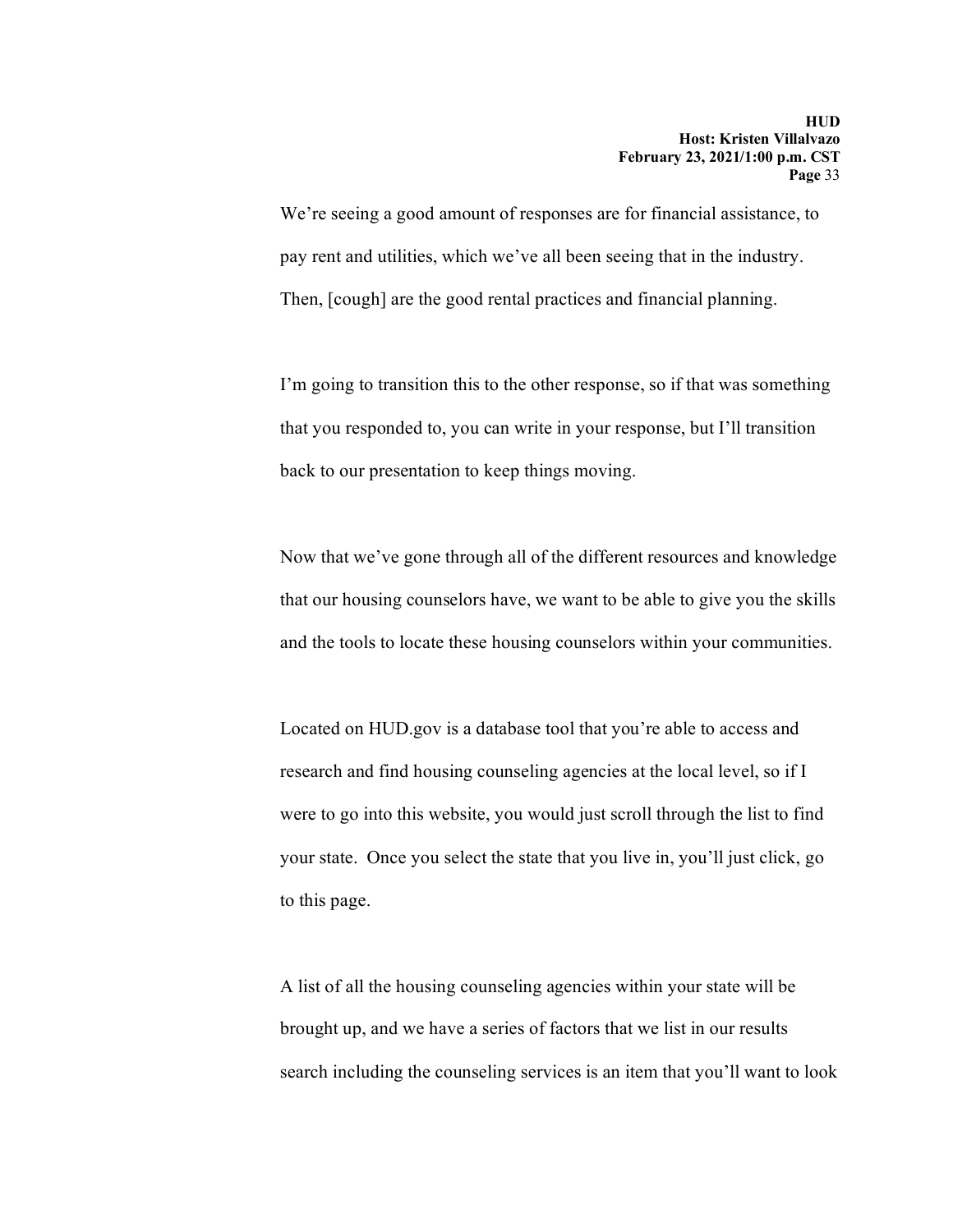into when you generate this list. Looking at the multitude of services that we showed you earlier that housing counselors do have the knowledge and expertise on, you'll make sure that you have that rental housing counseling service for the agency that you are locating within your community.

Then, again, if you're a tenant English or Spanish-speaking, looking for those additional criteria that we have listed out here will be beneficial to you.

I'm going to pivot this to Julie Rice to moderate our questions and answers for the remaining part of our webinar today.

Julie Thank you, Olivia. We've had a couple of good questions in the Q&A box. The first question that we want to talk about is, "Are there fees associated with housing counseling?"

David This is David. I'll jump in there. That's a great question. In fact, while most organizations, in fact do not charge fees, in some instances generally more associated with a purchased counseling or the provision of services for reverse mortgages, there may be nominal fees, but as a general rule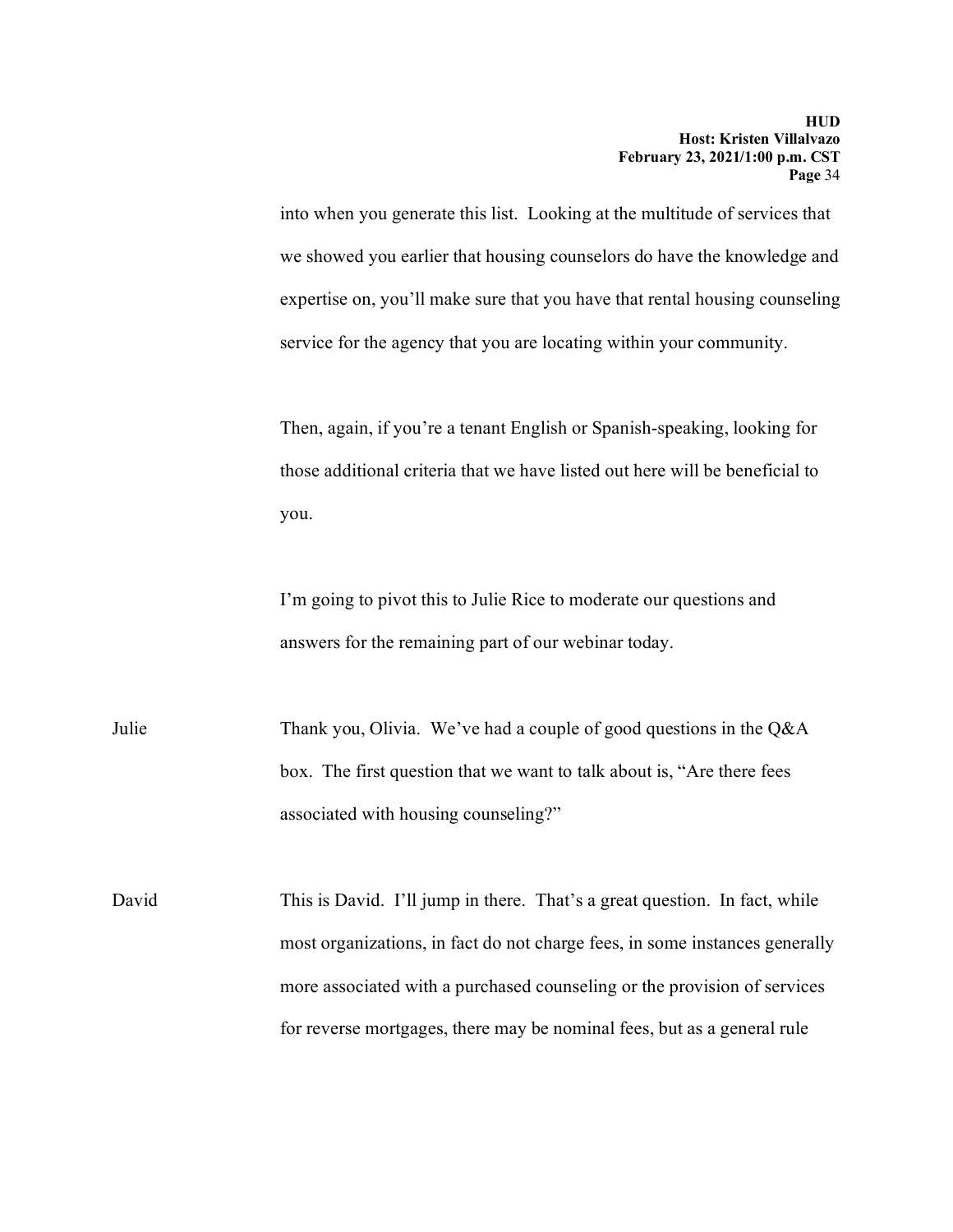across almost all of the counseling programs, the overwhelming majority of counseling groups do not charge a fee.

I'll add, in particular, the situations of eviction of foreclosure prevention, it's universally rarely done and never done according to our guidance.

Julie Thank you, David. That was really helpful. Let's see. I think we have one more question here. "How do I become a certified counselor?"

David That's a wonderful question as well. On the HUD Exchange website that was referenced during the presentations, there's very detailed information about becoming a HUD-certified housing counselor. One of the requirements of being a counselor is also being employed by a not-forprofit, HUD-approved housing counseling organization.

> So, it's sort of a two-step process. Become affiliated as an employee with a housing counseling group, and then really do some studying and pass that exam.

> I'm happy to report that about 80% of counselors today have passed the exam, and we're hoping and expect by August of this year, we'll be at full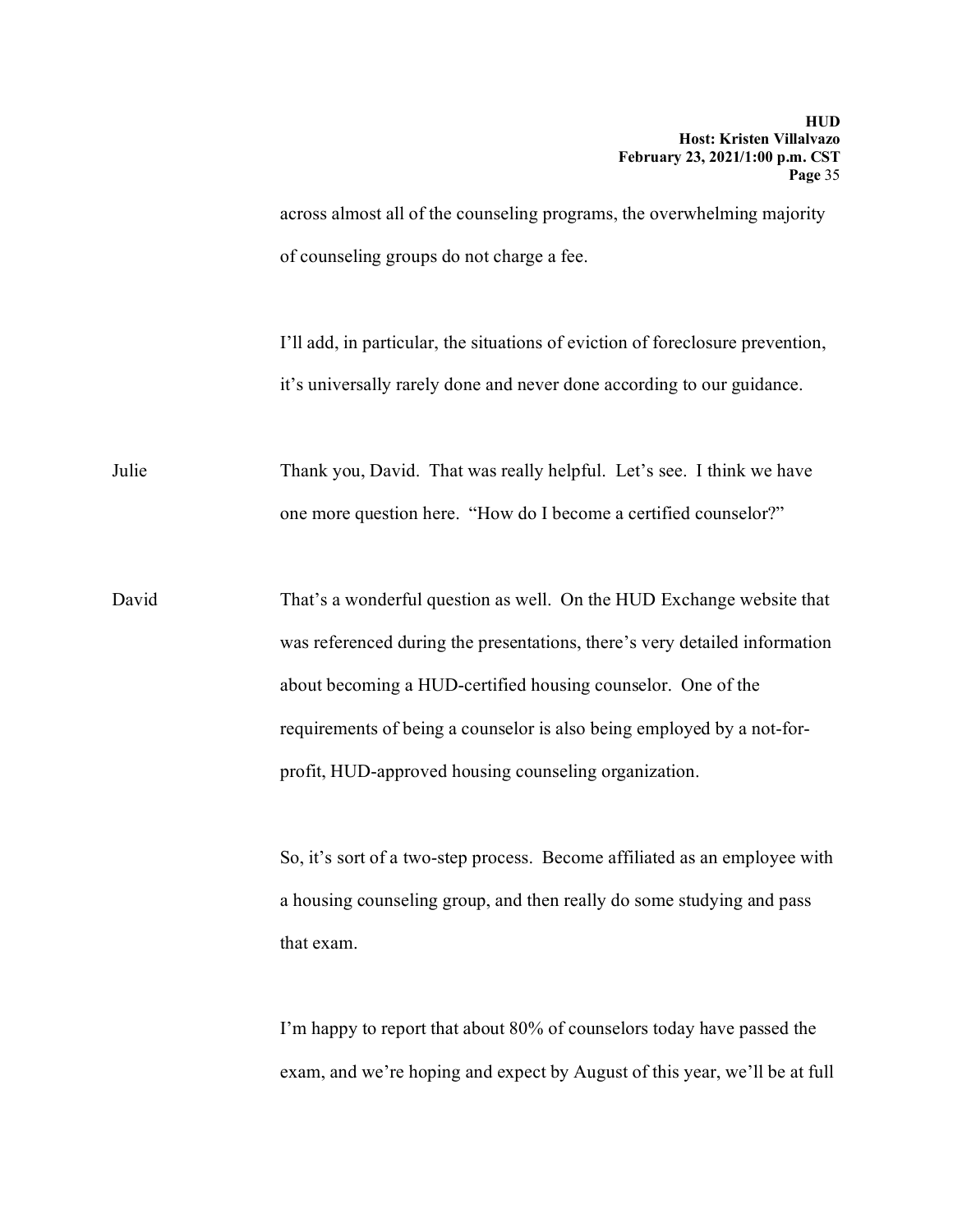certification. It is a challenging exam but ensures a meaningful baseline for professional housing counselors across the country.

Julie Great. Thanks, David. The next question here, "Are virtual workshops available to residents for financial literacy?"

David Another great question. I think it's important just to step back for a moment and note the large variety of housing counseling organizations that are actively involved in financial education as well as financial empowerment and literacy. There are national organizations that have local affiliates or local offices. There are regional housing finance agencies as well as local housing counseling agencies, and many of them are using very proactive training programs, even coaching programs that utilize, in many instances, in fact new technology tools such as financial management apps, credit improvement apps, and the like, and they are multi-session.

> Many offer group sessions. Also, many offer individual, and then there are also many housing counseling groups that are also certified credit counseling organizations by the states that they do business in.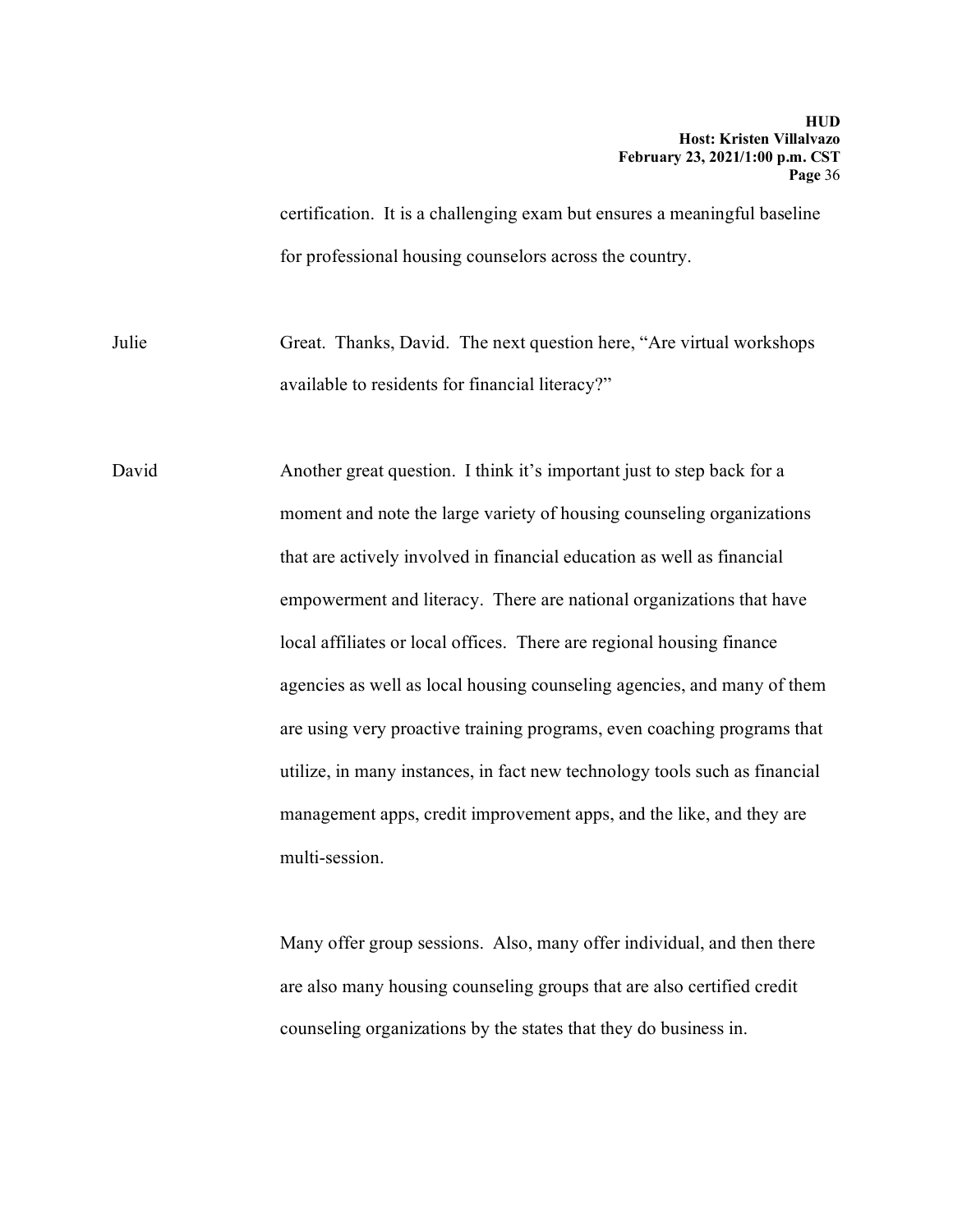So, while there's no one single approach, almost universally they are providing a curriculum or a model that meets the needs of the constituency that they are providing services to.

Julie Just to piggyback on that, David, I'd like to add, too, that if you go to the housing counseling main webpage, we also have a list of all of the training that is available and a list of our training providers. We have a list of grantees that also provide training, and you can go to their websites from our links and find all kinds of additional training for folks.

David Good point.

Julie Okay, somebody's wondering, "Why is the certification test so difficult if we're trying to help residents?"

David Well, the exam was developed by a professional adult learning company that also is very involved in many different disciplines of professional continuing education and also licensing. They have great expertise. This was mandated by Congress, the entire process, and our goal is to really try to promote as many qualified counselors from diverse market segments as possible, and that's a point that was just made.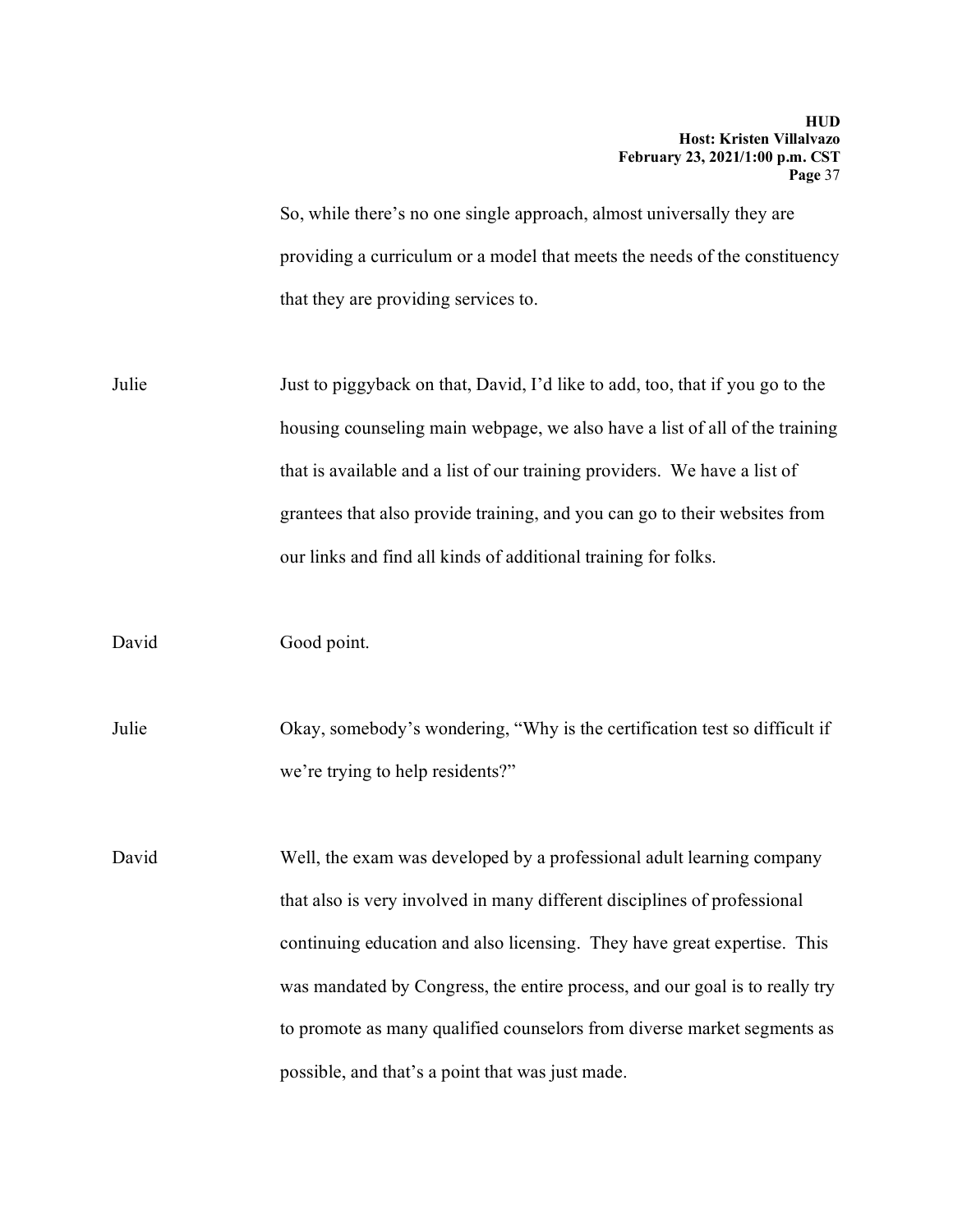Many of our partner agencies are offering specific training through webinars, online, and other means including ourselves having tools online as well to help with that process.

Ideally, I would love to see, in fact, residents of complexes emerge into the practice of housing counseling as professionals, and frankly, it's an area that I would like to see more programs as we would see in other industries whether it's real estate or mortgage origination, housing management, complex management. Love to see residents also become counselors moving forward, and in fact, many of our agencies have done exactly that already.

Julie Our next question here is, "Does HUD provide or have a program for residents who want to be first-time homebuyers?"

David There are some wonderful programs being offered across the country, again, by the multitude of housing counseling organizations. Also, I want to celebrate also there are any number of multi-family complexes that have really holistic services in common buildings, in facilities that are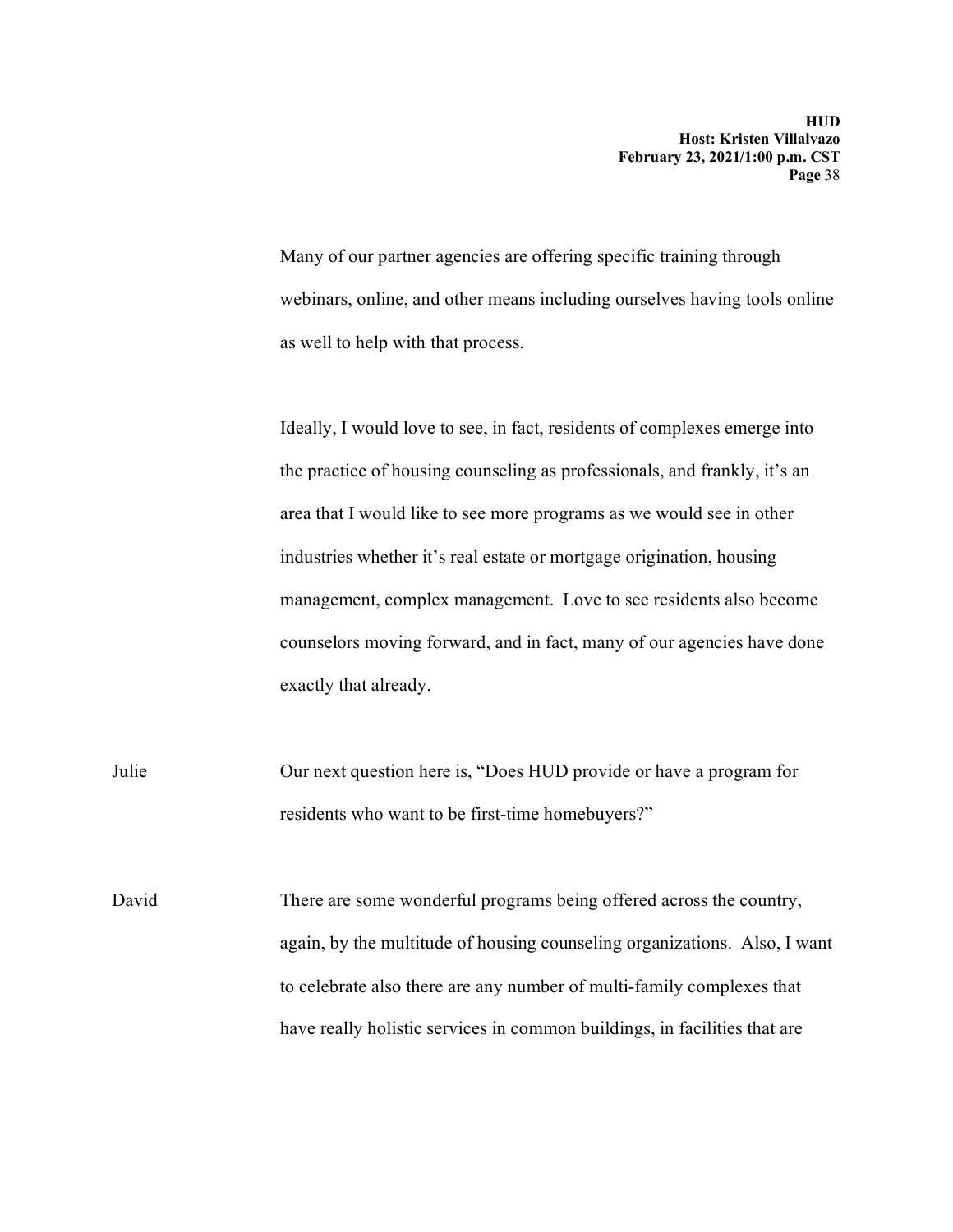neighboring other public buildings such as schools or daycare centers where, in fact, pre-purchase or other programming does occur.

So, that's a terrific model, and again, one which I hope we can see more of moving forward.

Julie Thanks, David. "If we want to refer a resident to a counselor, do they need to be specifically a rental counselor from the list, or can we choose any rental counseling agency?"

David Really it's a matter of self-selection. Like any shopper in any field, we hope a consumer will choose a counselor and an agency that really meets their needs. Many agencies, in fact, prioritize—I wouldn't say prioritize—they work predominately with particular market segments, for example, Latino, African American, low-income, or in many instances they prioritize particular service areas: landlord/tenant, pre-purchase, and the like.

> So, I think just like in any situation, it's good to interview the counselor, get a feeling that you're comfortable with them, the agency, do some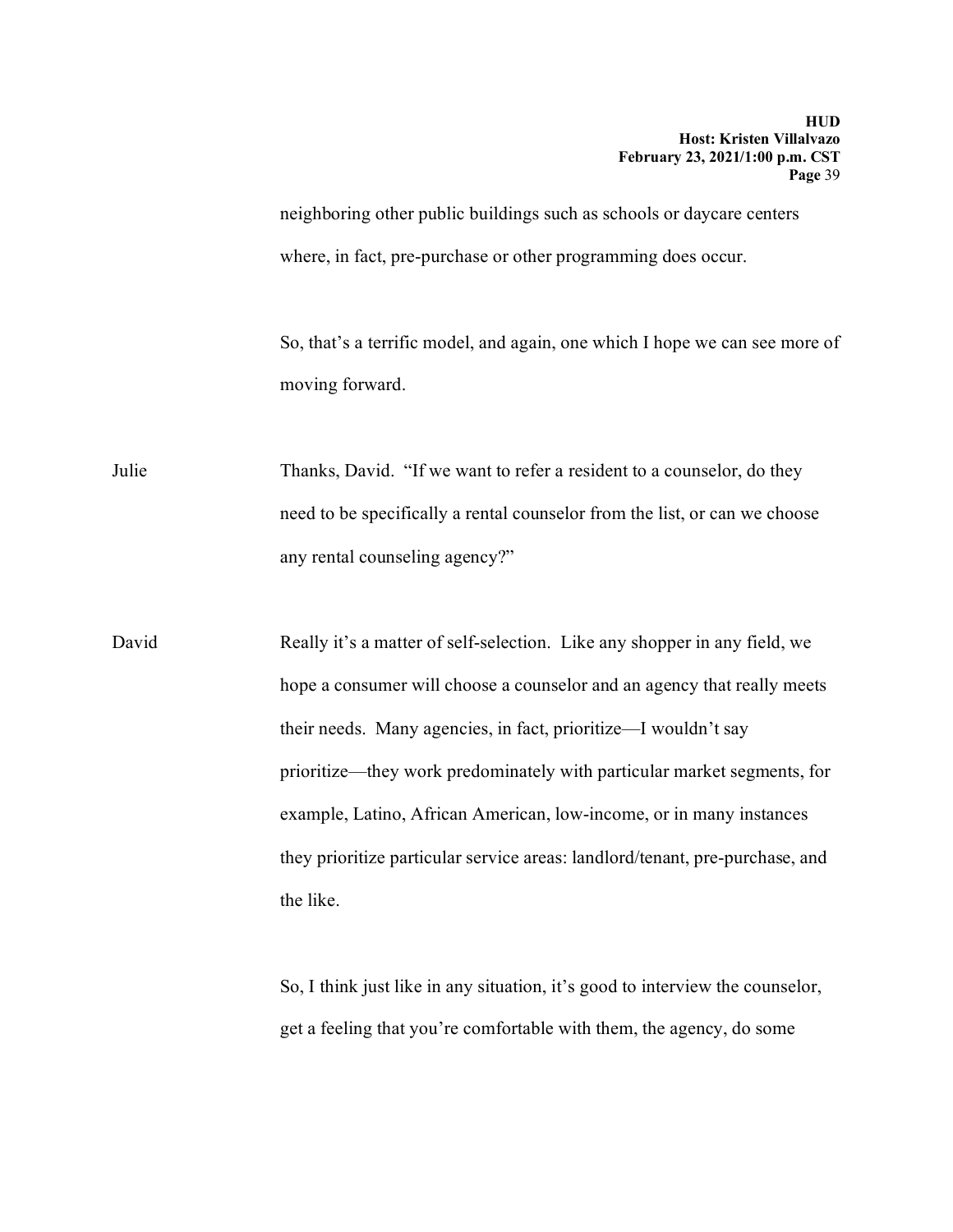research, look at their website, and then choose a counselor or an agency that you're comfortable with.

Again, there are many organizations that really focus in on landlord/tenants and related issues. It's a matter of doing some research.

Julie We have another question. "Does HUD have a program—," excuse me. Let me back up here. There are several bunched together. "Will you open housing counselor courses to multi-family agents? Can they become housing counselors?"

David Well, again, Congress has established the rules for how we define what a housing counseling agency is as well as a housing counselor. So, in theory I'll share this. If the provider of the housing is a not-for-profit organization, and they apply to become a certified or approved housing counseling organization, in theory, they also can have housing counselors employed there.

> If the organization is a for-profit providing services within HUD programming, then in fact, it could not occur. You have to be employed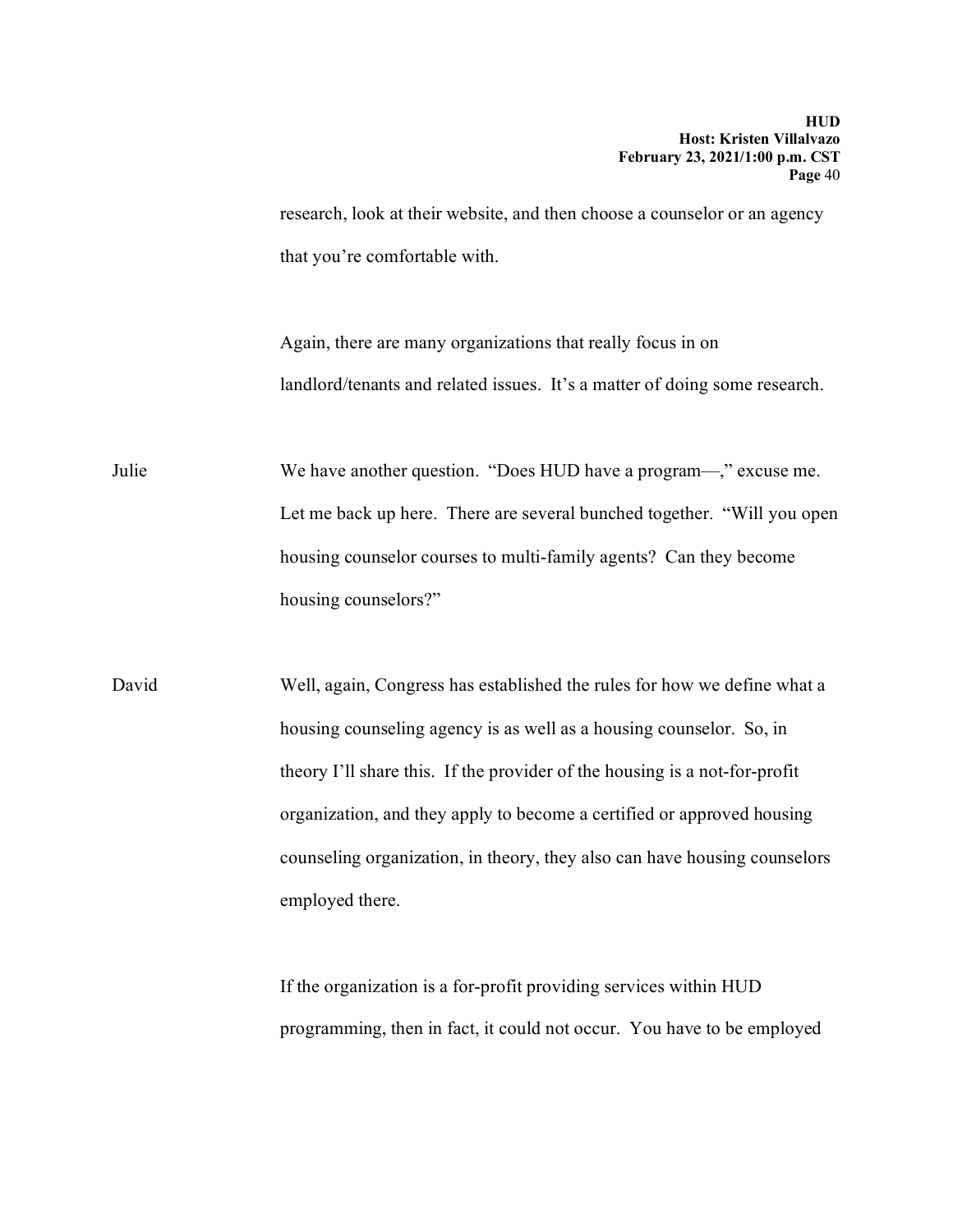by a not-for-profit that has been approved to be a housing counseling organization.

Julie Okay. Let's see. "Does HUD have a program that assists those who are on Section 8 or housing transition from renting to home purchase?"

David There are a number of programs that exist within single-family housing and multi-family housing which are designed to expand housing choice and opportunity. I suspect also with the focus of the incoming HUD secretary nominee, that is going to be an area that we also see further augmented focus.

> So, the answer is yes. Many are on our website, and historically the idea of moving to opportunity which is a historic program, but the idea of moving to a community where you can become a homeowner or continue to rent with perhaps an option to buy or other choices, even modular housing, manufactured housing, these are all programming areas that HUD has traditionally focused on and will continue to.

Julie "How many agencies can a HUD-certified housing counselor work for at one time?"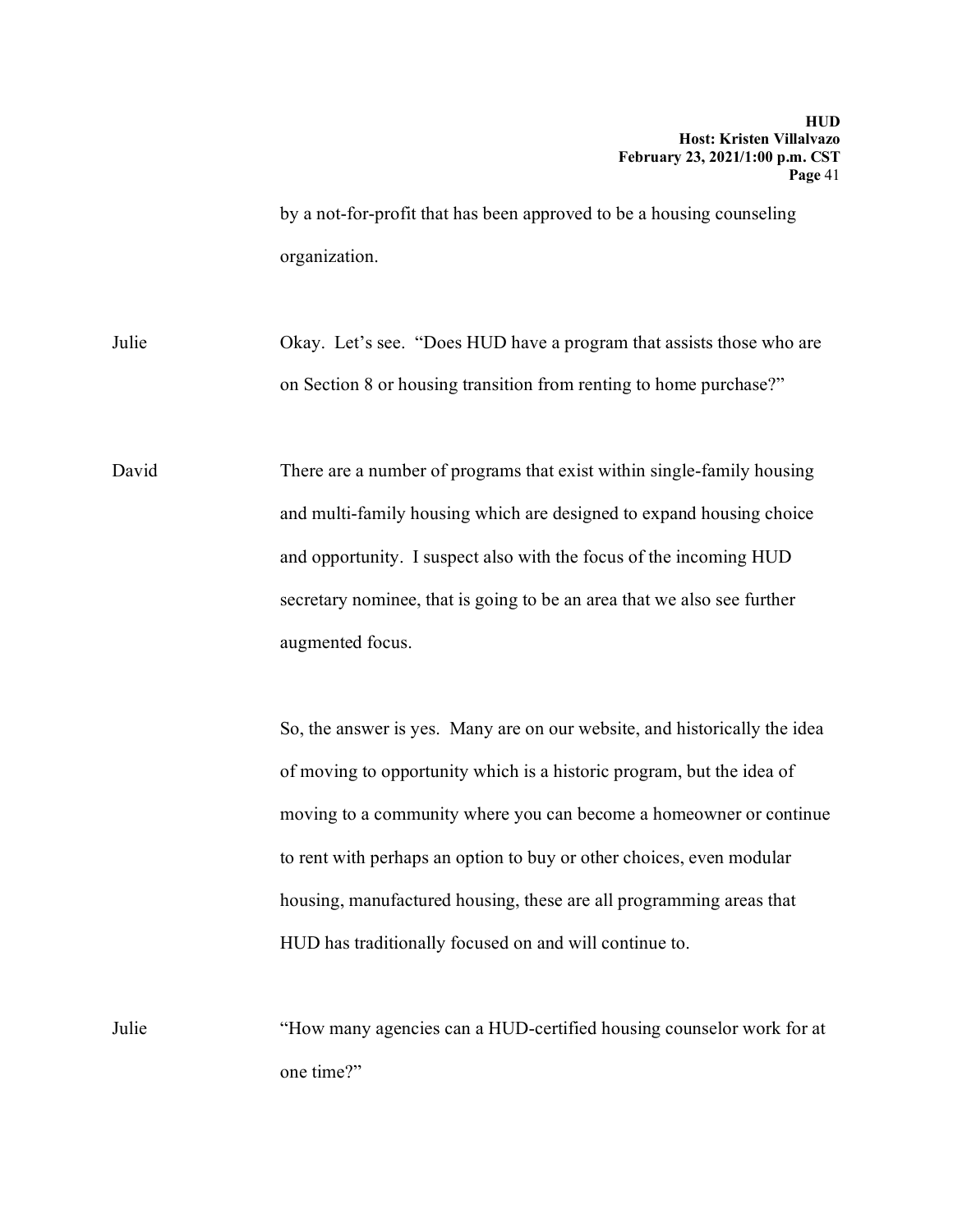David That's a really great question, and if an individual counselor is part-time, in theory, I suspect they could work with several housing counseling organizations. That's a great question, and I think we may double check my interpretation there, but to my knowledge there would be nothing precluding a housing counseling for working for two or even more qualified housing counseling organizations.

Julie Okay, let's see. "If a nonprofit decides to have a housing counselor on staff, how long is the process to get approved?"

David Well, I'm going to once again refer you to the HUD Exchange website for really good information on the process. What I will say is that we have a talented staff at the Office of Housing Counseling that will also provide technical assistance to shepherd an organization through the process and provide really good information to facilitate in the application.

> We really believe in providing feedback for success and as well, obviously concurrent with that, we would hope that the staff could be trained to become certified in housing counseling.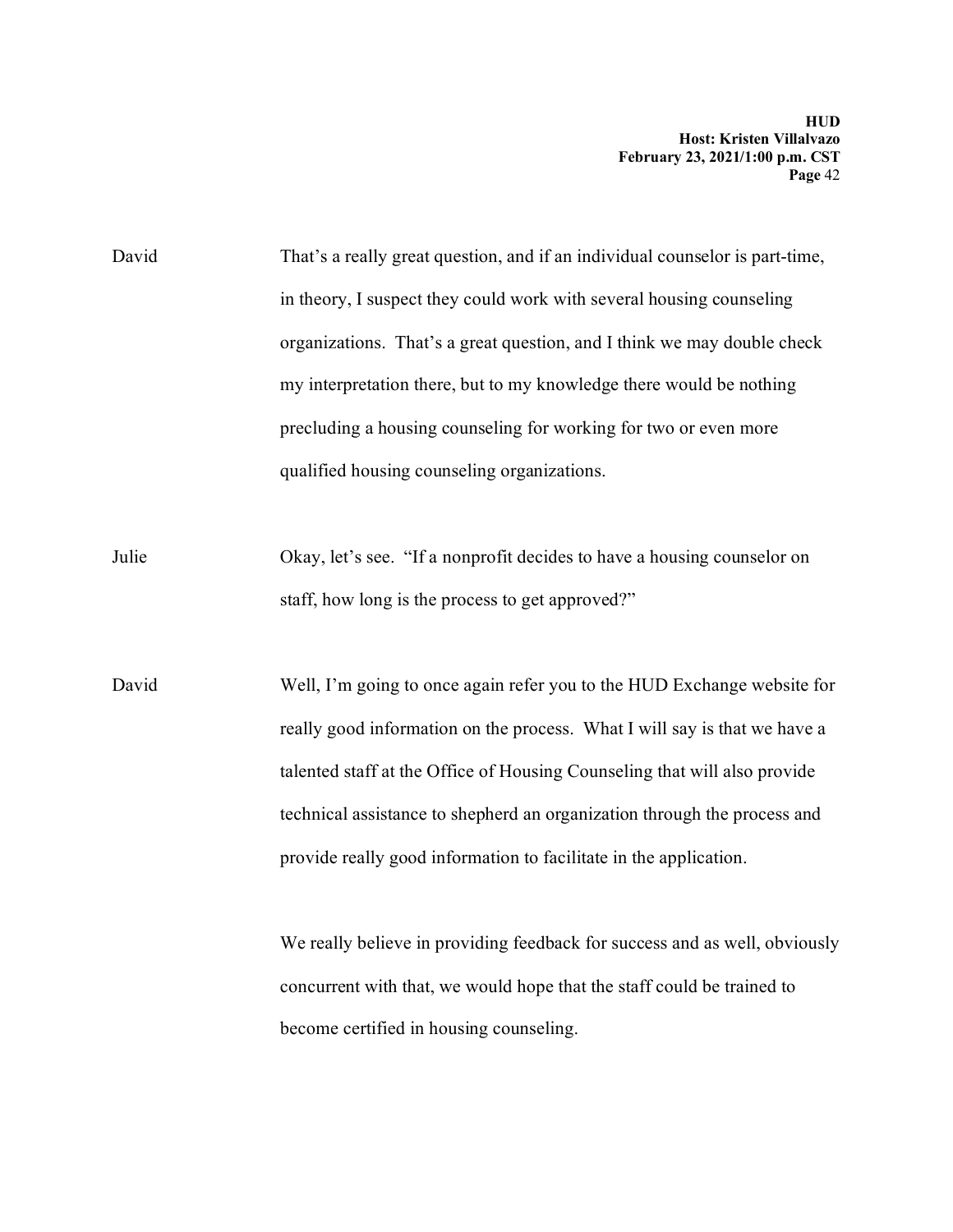It should not be a terribly long process, but there is certain information that we have to obtain from you, for example, having provided services for a period of time, namely a year in the space. Often, that is a challenge for some groups, but it's overcome by often affiliating with the housing counseling and intermediary or another organization.

So, again, we can provide that to you through our staff. Feel free to reach out to us.

Julie Just to add to that also, David, going back to the HUD Exchange, if you visit our HUD Exchange website, as David indicated, there's an eligibility tool. You can follow though the eligibility tool, and it will sort of guide you on whether or not your business is eligible to become a housing counselor, and that's sort of the first step, and we do have a staff of advisory folks. So, from that website, you can also request an advisor to help you work through the process.

"Is there a limit on referrals that a community can refer?"

David No. In fact, we really hope that communities will actively engage with housing counseling organizations and partner with them, and many of our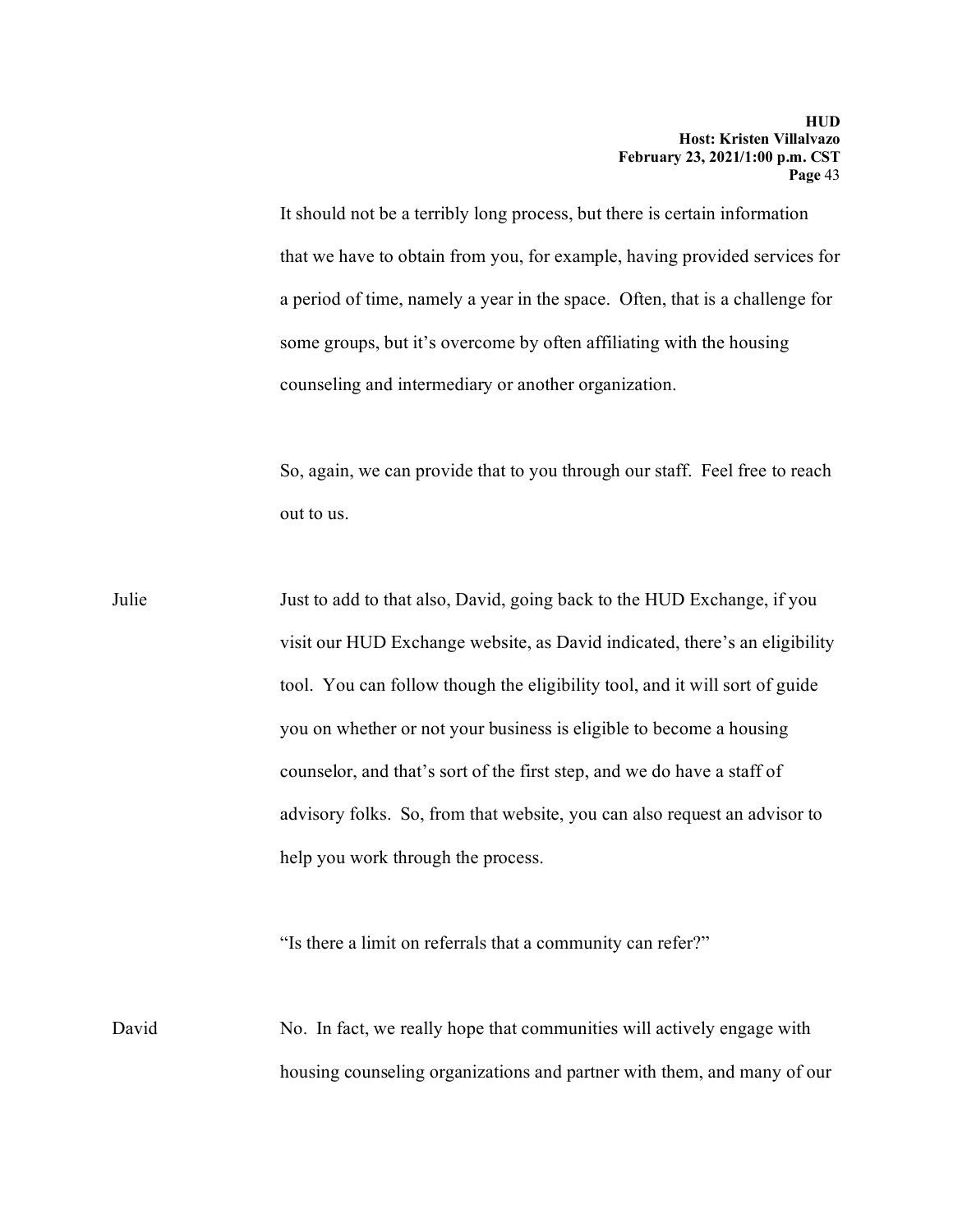organizations are very active not just in the housing counseling space but also with regard to other important services, for example, assistance under the CARES Act or nutritional needs or financial empowerment or related issues.

They're often very comprehensive in the services they provide. I think the only limitation would be their capacity to provide services. Of course, organizations, many are larger, many are smaller, and they're funded by different groups, and an organization will be very candid about their capacity and what volume of consumers they're able to provide services to.

If they're unable to meet your demand for services, though, one of the requirements and one of the best practices we have in place is that they should be referring you to another talented and capable housing counseling group to also provide services. Of course, our office, the Office of Housing Counseling, will be more than happy to do that as well.

Julie Let's see. "The nearest housing counselor to my area is two hours away. Are housing counselors limited by their area?"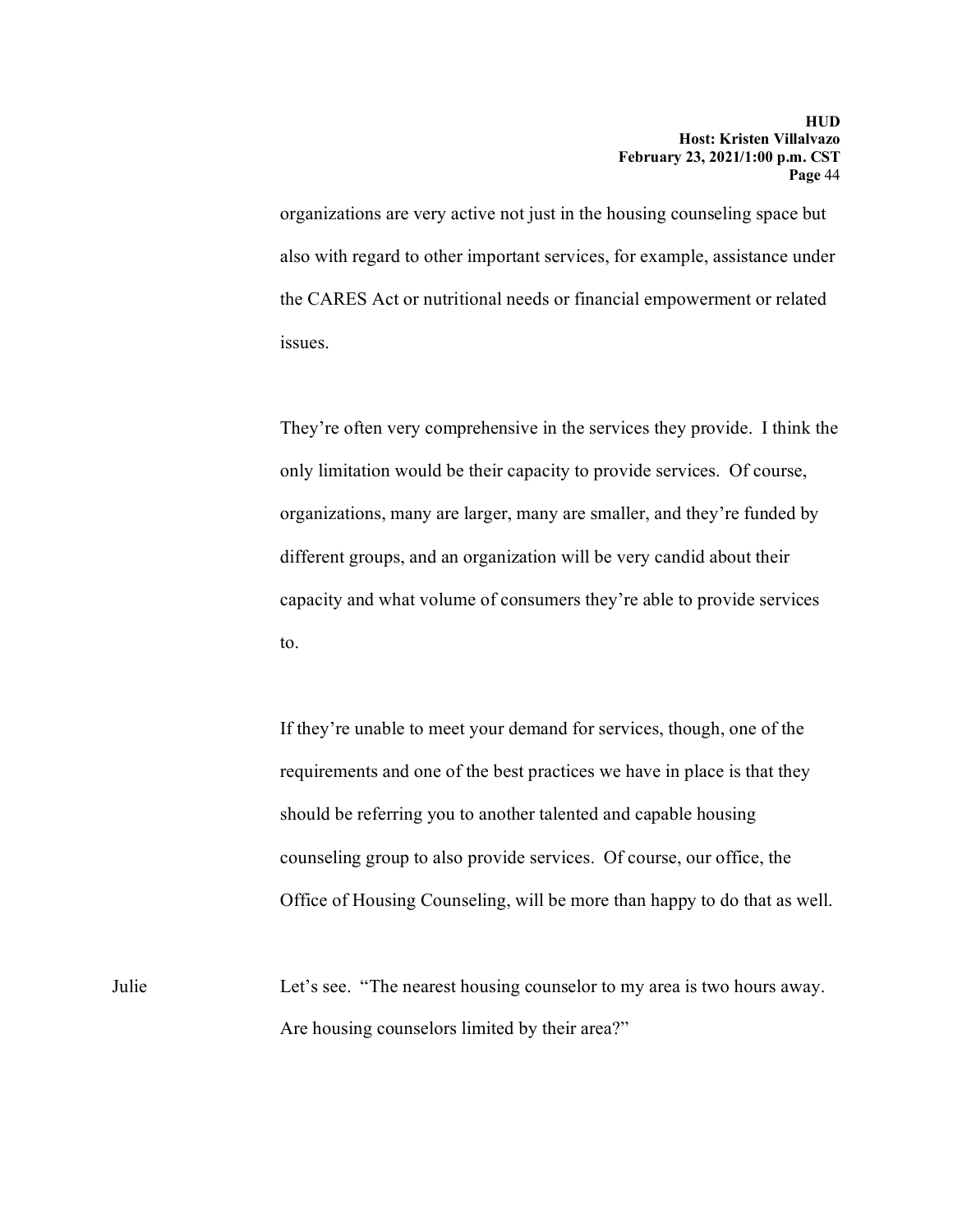David So, a great question as well, and we're very sensitive that we have a large nation with large diversity geographically, but as I mentioned earlier, we have national housing counseling intermediaries, and many of those national and multi-state intermediaries in fact provide services telephonically of one-on-one and using virtual tools, also group services as well.

> So, a housing counseling organization is often only a phone call or a computer screen away for providing services. If you take a look at our website, there is a list, once again on the HUD Exchange, of all national providers and all of them—not all of them—I would say a majority of them offer services across the country.

Julie The last question we have in the queue, "Many owners fear housing counselors because they are afraid they are going to promote renters taking legal action against landlords. How do you allay these fears?"

David You know, that's a wonderful question as well. First and foremost, housing counseling organizations should be a trusted and objective resource not only to your residents but also in many instances to managers and owners themselves. That collaborative approach often is extremely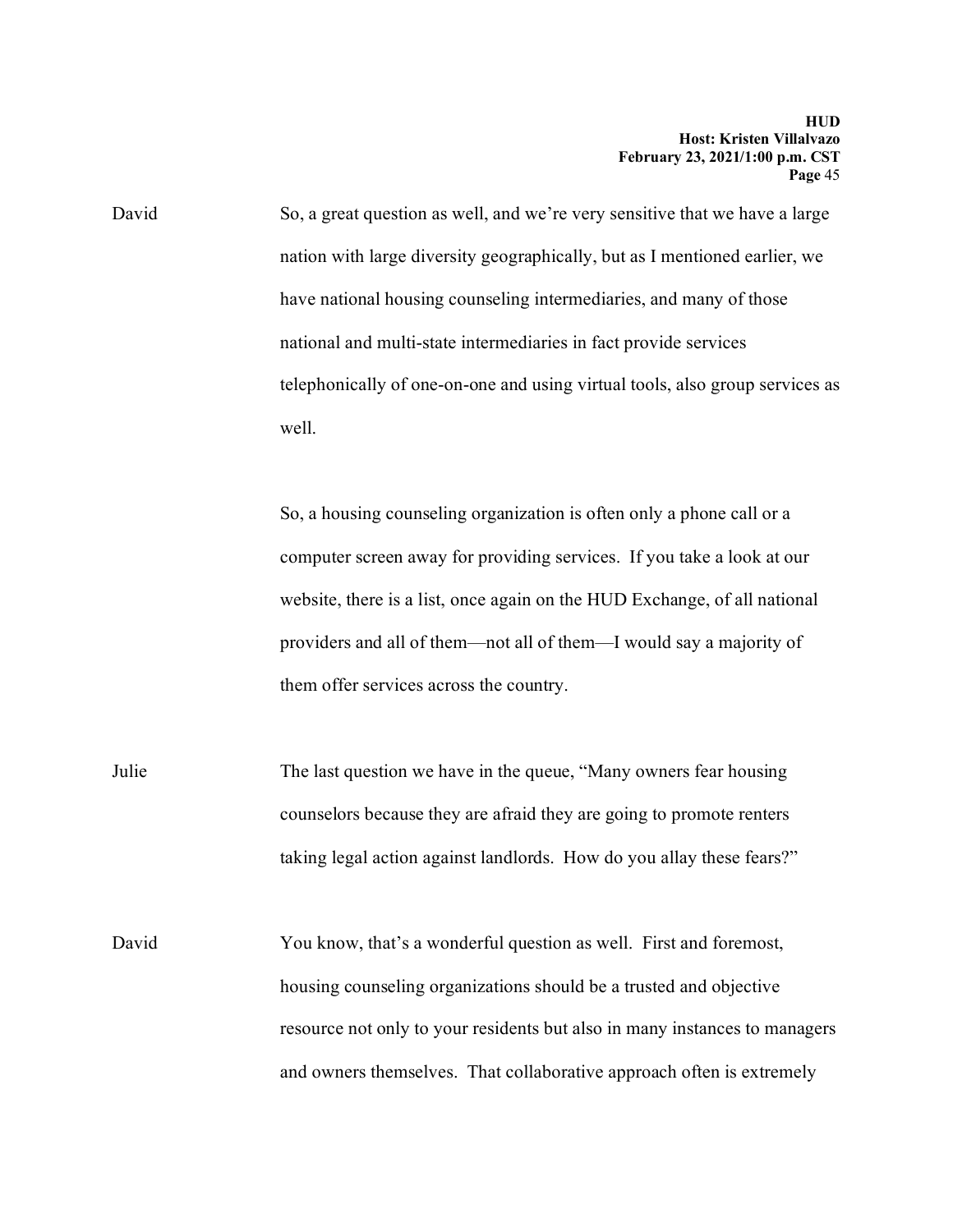important in working with a tenant who needs assistance, whatever that assistance may be.

What I will say is overwhelmingly, the majority of landlord/tenant sessions that I've seen conducted by housing counseling agencies and networks that I've been a part of in the past have been more interpretation of leases or understanding an application process before applying for housing or understanding how to apply for any form of public housing.

Yes, there are occasional situations where, in fact, there are disputes. It could be a fair housing issue, it could be a landlord/tenant matter, but more frequently than not, those are going to be handled by legal service providers or fair housing organizations or even a HUD office such as Fair Housing and Equal Opportunity. Generally, the first call that's made by a housing counselor if there is a dispute is to a managing agent to try to resolve it.

So, I would really focus on the opportunities because I believe they clearly overwhelm the caseload we see versus some of the concerns. I think generally, it is a very healthy, ongoing relationship.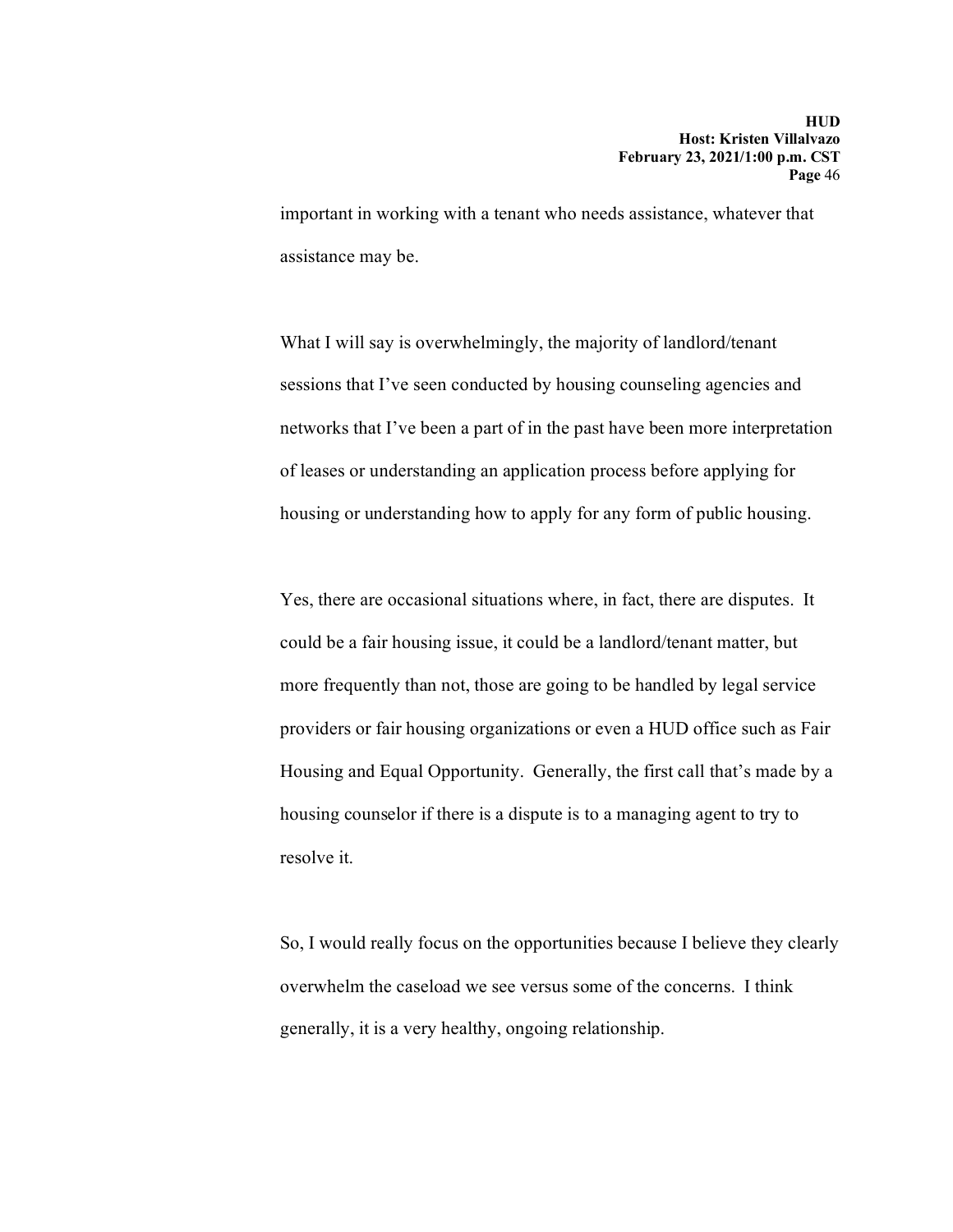Julie Great. Thank you for that, David. We did have one last question come in that we probably want to look at here. "We haven't had much luck with agencies knowing how to access the Federal COVID Rental Assistance. Is there something special or specific that counseling agencies get to help out with?" They're concerned about referring a resident who will end up with nothing.

David Wow. Let me say that we're making every effort we can right now to reach out both to consumers, to residents at complexes, as well as to educate through programming to housing counselors around the nation both with regard to the weather disaster that we're dealing with in Texas and surrounding areas as well as with regard to COVID, and we are frequently sending out announcements both with regard to HUD programming but also Treasury programming for rental assistance and FEMA and other programming that you've heard.

> That's an area of continuing focus for us and priority over the coming months as we respond to the pandemic and the economic challenges facing both residents and homeowners alike.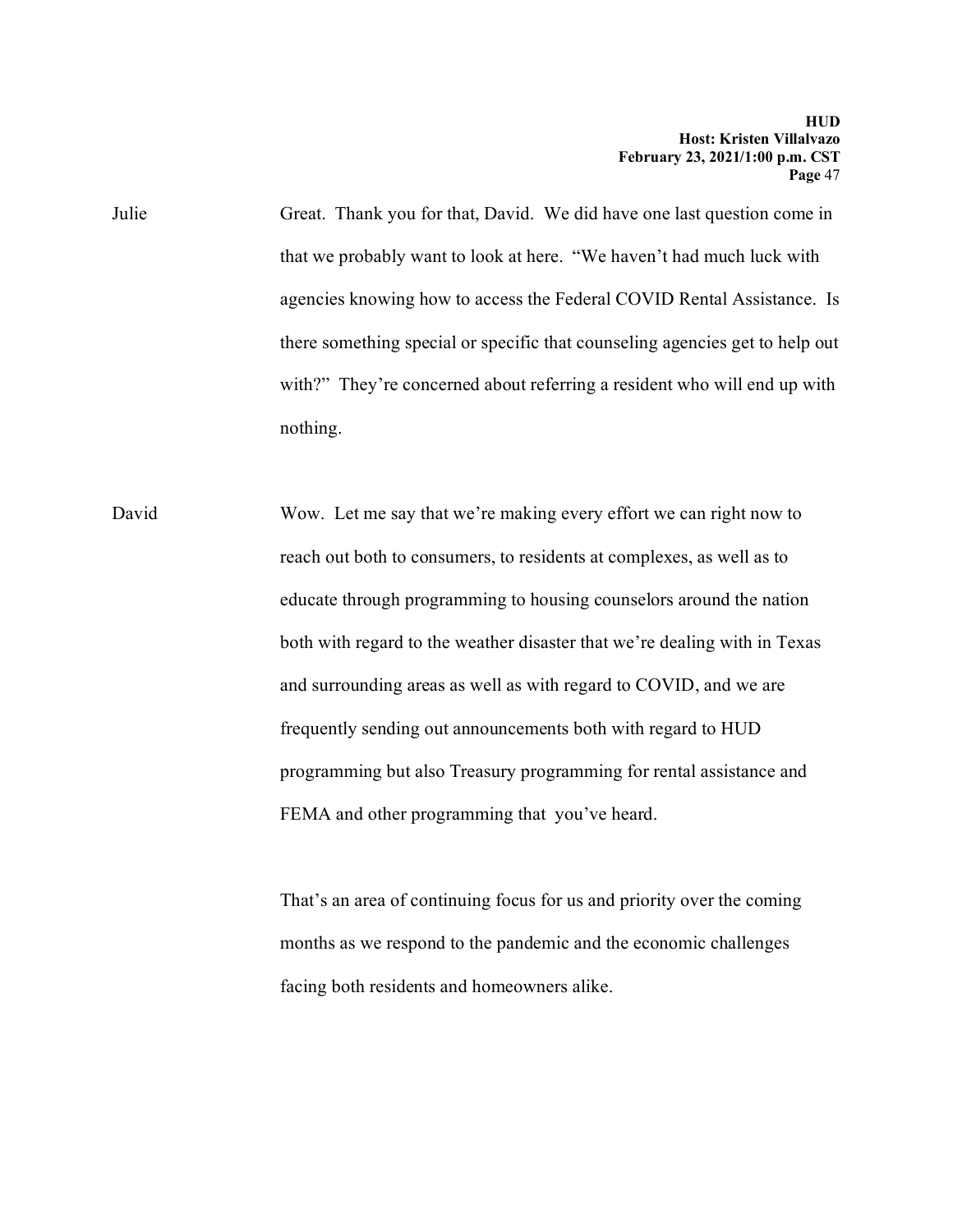So, let us know if there are ways or suggestions to improve on that front, and we'll consider them very seriously. It's our priority right now.

Julie Okay, great. There are no further questions in the chat.

Olivia Thanks, Julie. We will transition now to just review some additional resources that we've pulled together for you guys, and I just wanted to take a moment to also note that in the deck that you received before the webinar and what you're able to download right now, we have made all of the live demos that we had throughout the presentation hyperlinked resources for you to access, but we also wanted to highlight these remaining additional resources.

> So, we have located HUD-approved housing counseling agencies which is that resource that I reviewed at the end, and that helps you locate housing counselors within your community. We have that comprehensive list of housing assistance resources in addition to our CARES Act chart, and then we have a renter's guide, the Bottom Line brochure and its Housing Counseling Right for You video which are really valuable tools that you can use with your tenants.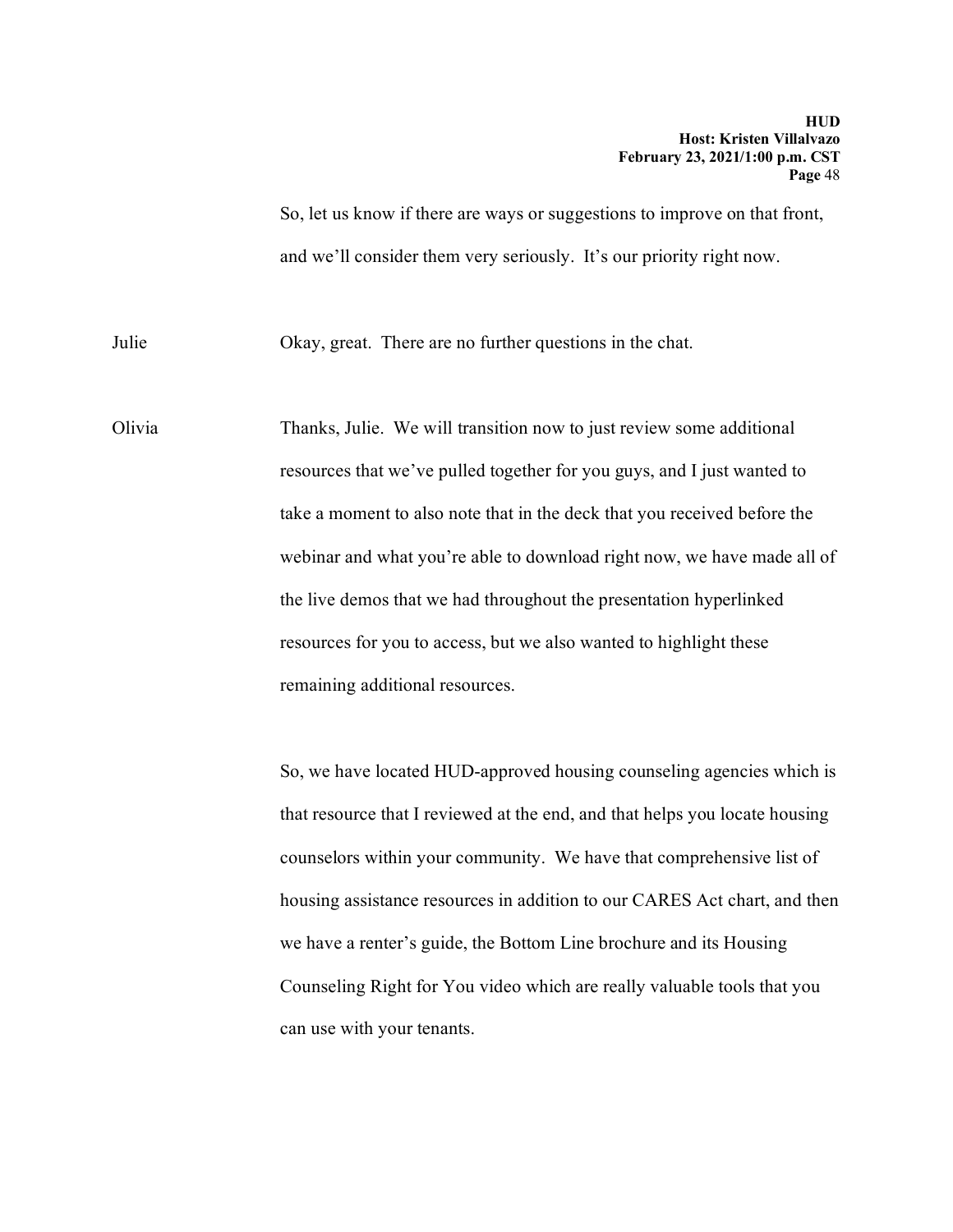We have a Housing Counseling Training Digest that we mentioned a couple times throughout this presentation. It's an ongoing list of resources for housing counselors and can easily be useful as well and provides ongoing updates for training opportunities.

If you were needing to reach us, you are able to go to HUDexchange.info/housingcounseling, and then housingcounseling@HUD.gov.

We have one final Mentimeter question that we would like to go over with you guys, and on Menti.com, you type in that code as we've done throughout this presentation. We want to know how this webinar will assist you in our work. So, we have options for communicating with your tenants, helping your tenants find support and resources, helping you connect tenants with housing counseling agencies, and all of the above.

I'm happy to see the majority of you are finding a benefit with all of these components from today's webinar. I will transition us back to our closing remarks for today's session.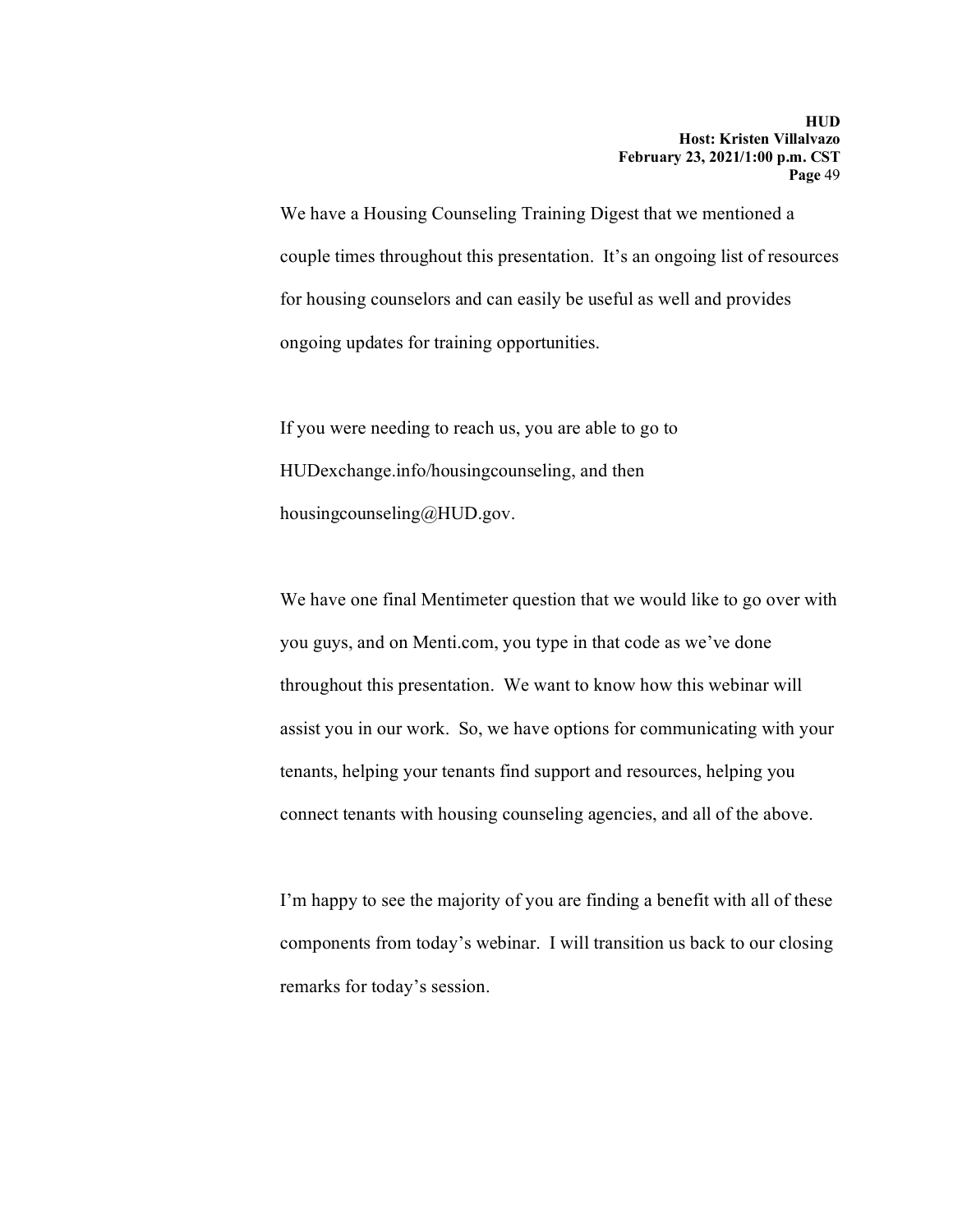David Well, I'd like to take a moment just to thank all of you for participating, and in particular, I found the responses to the Mentimeter today to be very helpful for our discussions about current apartment or resident needs across the country as we're managing the whole situation with regard to the health emergency as well as what's happening with weather in Texas.

> Understanding the needs of your residents is very important to the Office of Housing Counseling. Also, I want to reaffirm and thank you again because it's our hope that the information that you learned today will, in fact, facilitate those of you who are not working or currently doing limited work with housing counseling organizations to, in fact, engage and really partner so that we all can realize the goal of sustainable homeownership and a healthy and wonderful environment for all of our residents together.

Thank you to all of our speakers and to our colleagues at the Office of Multi-Family Housing, and to everyone, please stay safe. Again, if anyone would like to view this it will be posted on our website, and we hope that you will invite others to view it as well. Stay well, everyone. Thank you.